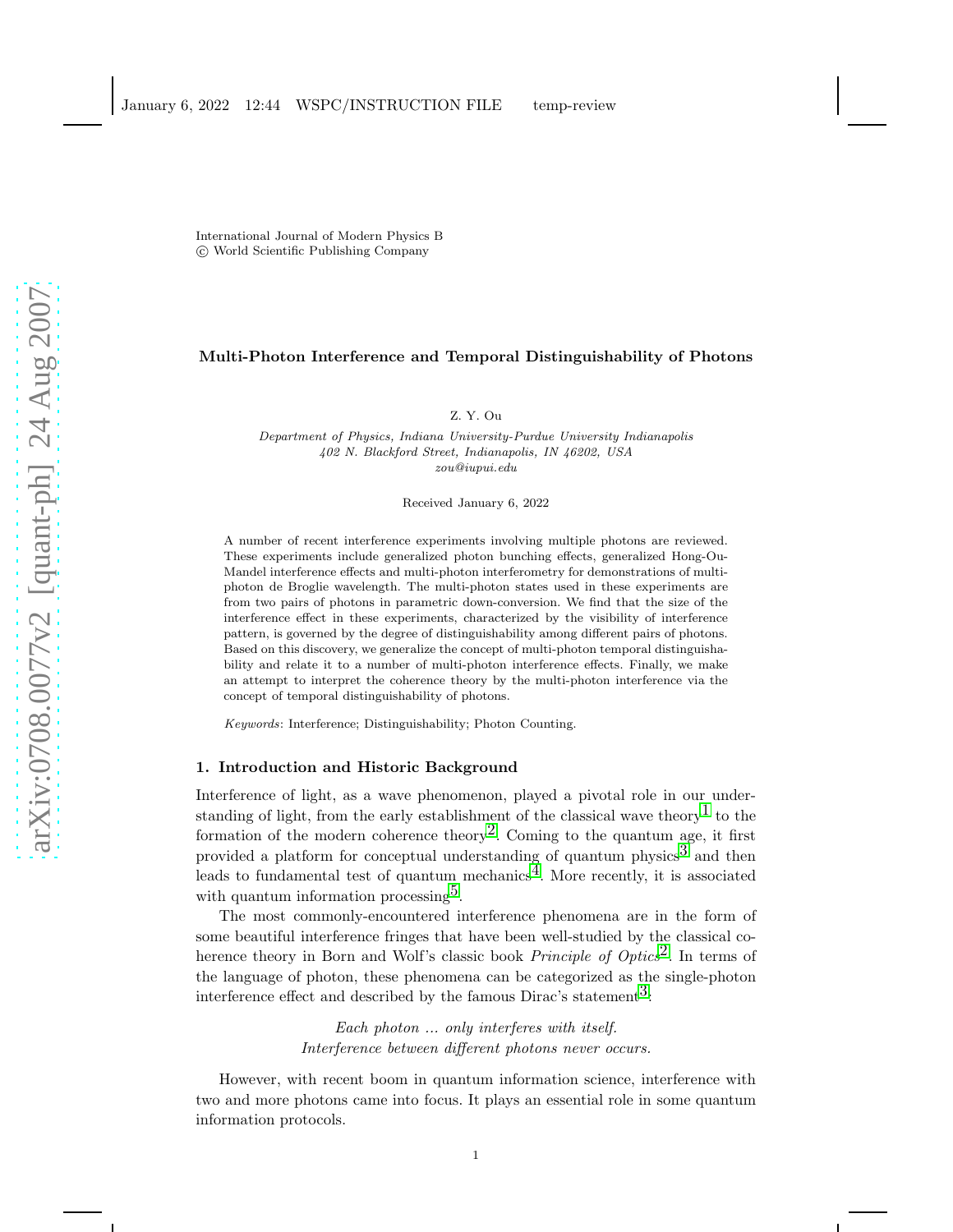#### 1.1. Early years of two-photon interference

The history of two-photon interference started at Pfleegor-Mandel experiment<sup>6</sup>. After a dramatic demonstration of the interference effect between two independent lasers by Magyar and Mandel<sup>[7](#page-23-6)</sup> in 1963, a dark cloud was casted on the second part of the Dirac statement<sup>3</sup>: is it true that no interference between different photons occurs? A true test would be to repeat the Magyar-Mandel experiment at singlephoton level. This requires long time exposure. But it is well known that the phase of a laser diffuses in a long time period so that the interference fringes would be washed out. Under this circumstance, Pfleegor and Mandel<sup>[6](#page-23-5)</sup> designed an ingenious experiment to reveal the interference between independent lasers at single-photon level.

To overcome the problem of phase drift in long term, Pfleegor and Mandel employed the technique of intensity correlation between two detectors at separate locations. They discovered that there is a positive correlation when the detectors are one full fringe spacing apart but a negative correlation for half a fringe spacing separation, thus revealing the interference effect between independent lasers at single-photon level. This turns out to be the first two-photon interference phenomenon.

The Pfleegor-Mandel experiment can be easily explained in terms of classical wave theory. As is well-known, laser is the closest to a monochromatic wave with a phase that diffuses in a time period longer than coherence time. So if the observation time is short, as in the Magyar-Mandel experiment, both lasers have a steady phase even though they are operated independently, which gives rise to a steady interference fringe pattern observed by Magyar and Mandel:

<span id="page-1-0"></span>
$$
I(x) = I_0[1 + \cos(2\pi x/L + \Delta\varphi)],
$$
\n(1)

where L is the fringe spacing and  $\Delta\varphi$  is the phase difference between the phases of the two lasers. On the other hand, when the observation time is long, as required in Pfleegor-Mandel experiment for acquiring data at single-photon level, the phases of the two independent lasers will diffuse independently leading to a random phase difference  $\Delta \varphi$ . Thus intensity distribution will not show interference fringe. But for intensity correlation between two detectors at two locations, we have from  $Eq.(1)$  $Eq.(1)$ 

<span id="page-1-2"></span>
$$
\langle I(x_1)I(x_2)\rangle_{\Delta\varphi} = I_0^2[1+0.5\cos 2\pi(x_1-x_2)/L].\tag{2}
$$

Immediately, we have

<span id="page-1-1"></span>
$$
\lambda_{12} \equiv \langle \Delta I(x_1) \Delta I(x_2) \rangle_{\Delta \varphi} / I_0^2 = 0.5 \cos 2\pi (x_1 - x_2) / L,\tag{3}
$$

which equals +0.5 for  $x_1 - x_2 = L$  and  $-0.5$  for  $x_1 - x_2 = L/2$ , consistent with the experimental results. Detailed study later confirmed Eq.[\(3\)](#page-1-1).

But how can we understand the Pfleegor-Mandel experiment in terms of photons? Before we come to that, let us first examine the difference between intensity measurement and intensity correlation measurement. As seen in Fig.1, intensity measurement uses one detector and responses whenever there is one photon present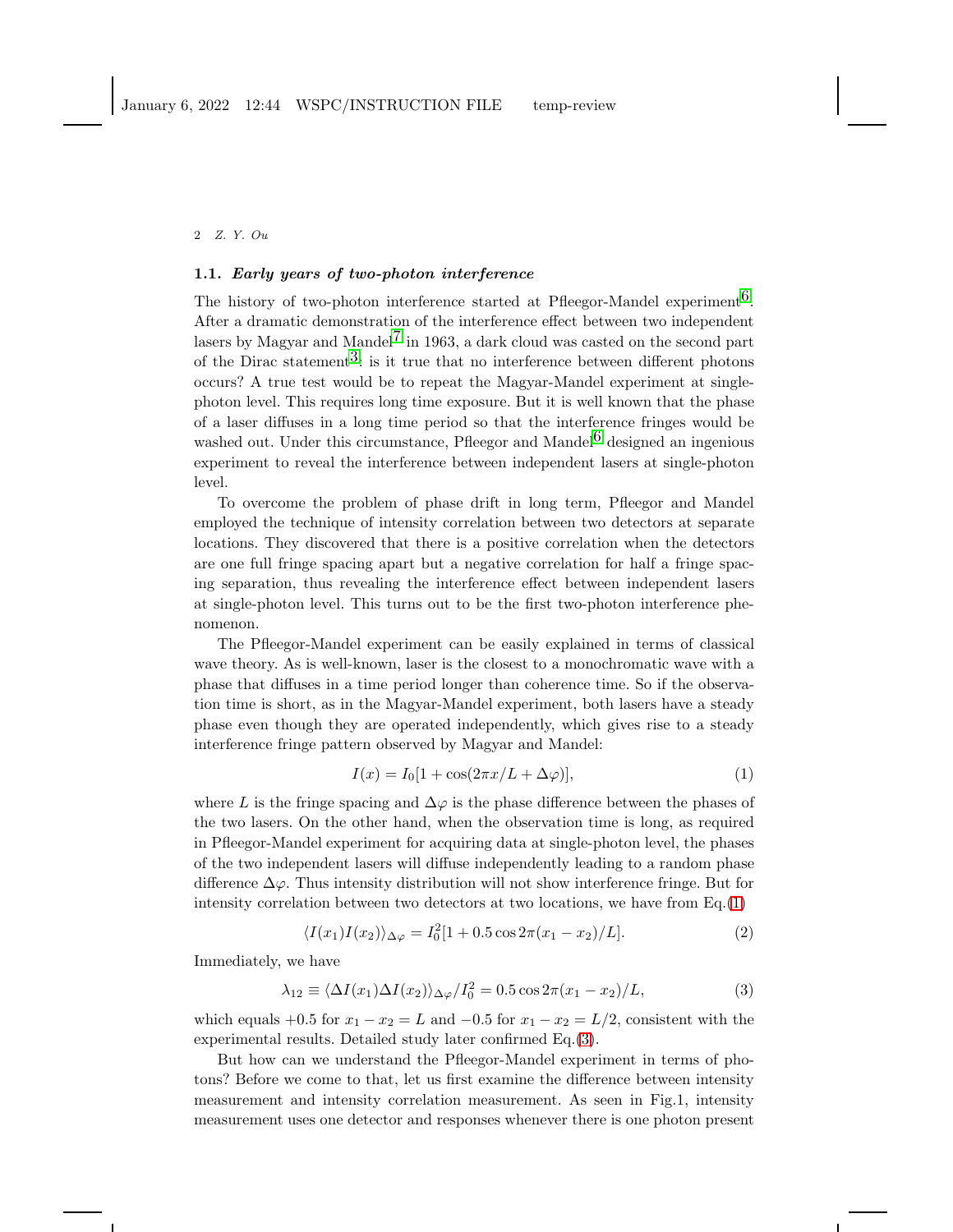

Fig. 1. The photo-detection processes of intensity measurement (a) and intensity correlation measurement (b).

whereas intensity correlation relies on two detectors and gives rise to a signal only when both detectors fire within the certain time window. So the intensity correlation requires the presence of two photons. In this way, we find that intensity measurement corresponds to one-photon detection and intensity correlation to two-photon detection.

Therefore Pfleegor-Mandel experiment is an interference effect involving two photons, for which Dirac's statement on photon interference no longer applies. We need to generalize the Dirac statement to two-photon case as

### A pair of photons only interferes with the pair itself in two-photon interference.

With this generalized statement, let's see how we can understand Pfleegor-Mandel experiment quantitatively in terms of photons. As discussed before, intensity correlation measurement involves two photons. The two detected photons have four possible ways to come from two lasers, as shown in Fig.2. Because of random phases of the two lasers, cases A and B give rise to no interference (If there were a steady phase difference between the two lasers, cases A and B would produce a phase dependent interference pattern). Using the generalized Dirac statement, we find that cases C and D will produce an interference fringe of  $1 + \cos 2\pi (x_1 - x_2)/L$ . Because of the randomness for the photons from a lasers, the four possibilities in Fig.2 have the same probability, assigned as  $P_{20}$ . Then the coincidence rate in the intensity correlation measurement is

<span id="page-2-0"></span>
$$
R_2(x_1, x_2) \propto P_{20} + P_{20} + 2P_{20}[1 + \cos 2\pi (x_1 - x_2)/L]
$$
  
=  $4P_{20}[1 + 0.5 \cos 2\pi (x_1 - x_2)/L],$  (4)

which is in the exactly same form as  $Eq.(2)$  $Eq.(2)$ . This indicates that the generalized Dirac statement indeed gives the correct prediction for Pfleegor-Mandel experiment. As a matter of fact, the generalized Dirac statement leads to interference between two wave amplitudes of two photons, i.e., two-photon waves. This picture of two-photon wave is indeed confirmed by the more rigorous quantum theory of light. The Dirac statement for two photons can be further generalized to arbitrary  $N$  photons with the concept of N-photon waves.

Notice that the visibility in Pfleegor-Mandel experiment is only 50%, as shown in Eqs.[\(2,](#page-1-2) [4\)](#page-2-0). This is because of the existence of cases A and B. In fact, for all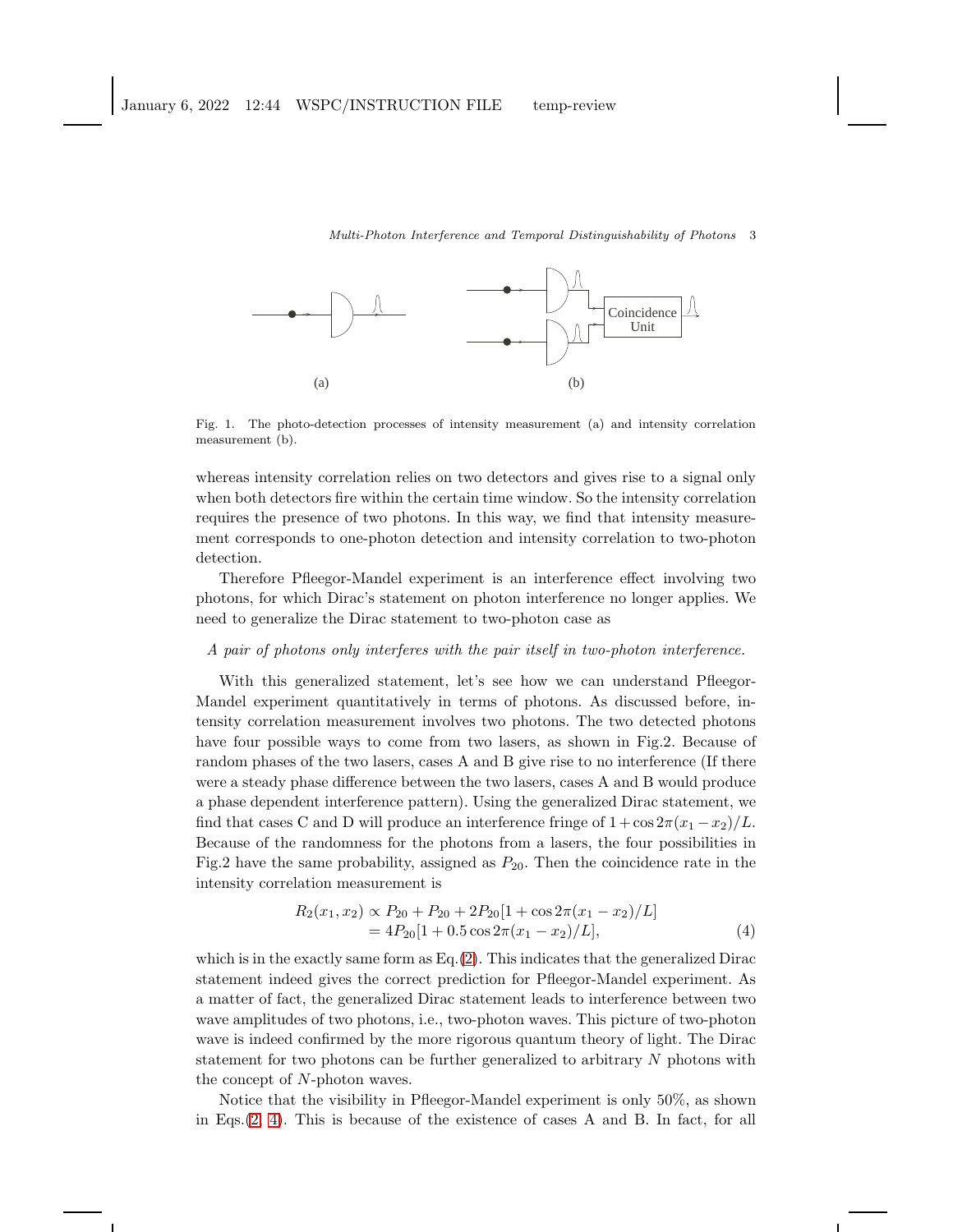

Fig. 2. Four possible ways for the two detected photons from two lasers.

classical sources of light, the probabilities for cases A and B are always larger than cases C and D, resulting in maximum visibility of 50% for classical fields. This is first pointed out by Mandel<sup>[8](#page-23-7)</sup> in 1983 and generally proved by  $\text{Ou}^9$  in 1988.

To obtain a visibility larger than 50% in two-photon interference, nonclassical fields with anti-bunching effect must be employed. Specifically with single-photon states in the two fields, the probabilities of cases A and B are zero, which leads to 100% visibility in two-photon interference. Indeed, more than 50% visibility in two-photon interference was observed by Ghosh and Mandel<sup>[10](#page-23-9)</sup> and by Ou and Mandel<sup>11</sup> with two-photon state from parametric down-conversion.

Next, we consider another two-photon interference effect with two-photon state.

### 1.2. Hong-Ou-Mandel effect

Hong-Ou-Mandel effect<sup>12</sup> is the most famous two-photon interference effect that has been widely applied in many fields. It is exploited in quantum information sciences and serves mainly as the fundamental process in the scheme of linear optical quantum computing  $^{13}$ .

A Hong-Ou-Mandel interferometer is made of a 50:50 beam splitter and two photons which enter the beam splitter from the opposite sides (Fig.3). For the two photons entering the beam splitter, there are four possible ways for them to come out. In Figs.3a and 3b, both photons go to either side of the beam splitter together. In Figs.3c and 3d, the two photons are either both transmitted of reflected, resulting them exit at separate ports. For the latter two cases, there is no way to tell them apart at the outputs. Therefore, quantum interference will occur. A detailed study of the phases shows that energy conservation in a lossless beam splitter leads to a  $180°$  phase difference between the two cases  $14$ . Since the amplitudes are the same in the two cases for a 50:50 beam splitter, there is a complete destructive interference between the two cases. So the probability is zero for the two photons exit at two separate sides. This is the Hong-Ou-Mandel effect.

Mathematically, we can calculate the probability of detecting two photons at two output ports of the beam splitter by finding the quantum state at the output. We may follow the procedure in Refs[.15](#page-24-0) and [16](#page-24-1) or more simply as follows. It is well known that the input-output relation in Heisenberg picture is given by

<span id="page-3-0"></span>
$$
\hat{b}_1 = \sqrt{T}\hat{a}_1 - \sqrt{R}\hat{a}_2,\n\hat{b}_2 = \sqrt{T}\hat{a}_2 + \sqrt{R}\hat{a}_1.
$$
\n(5)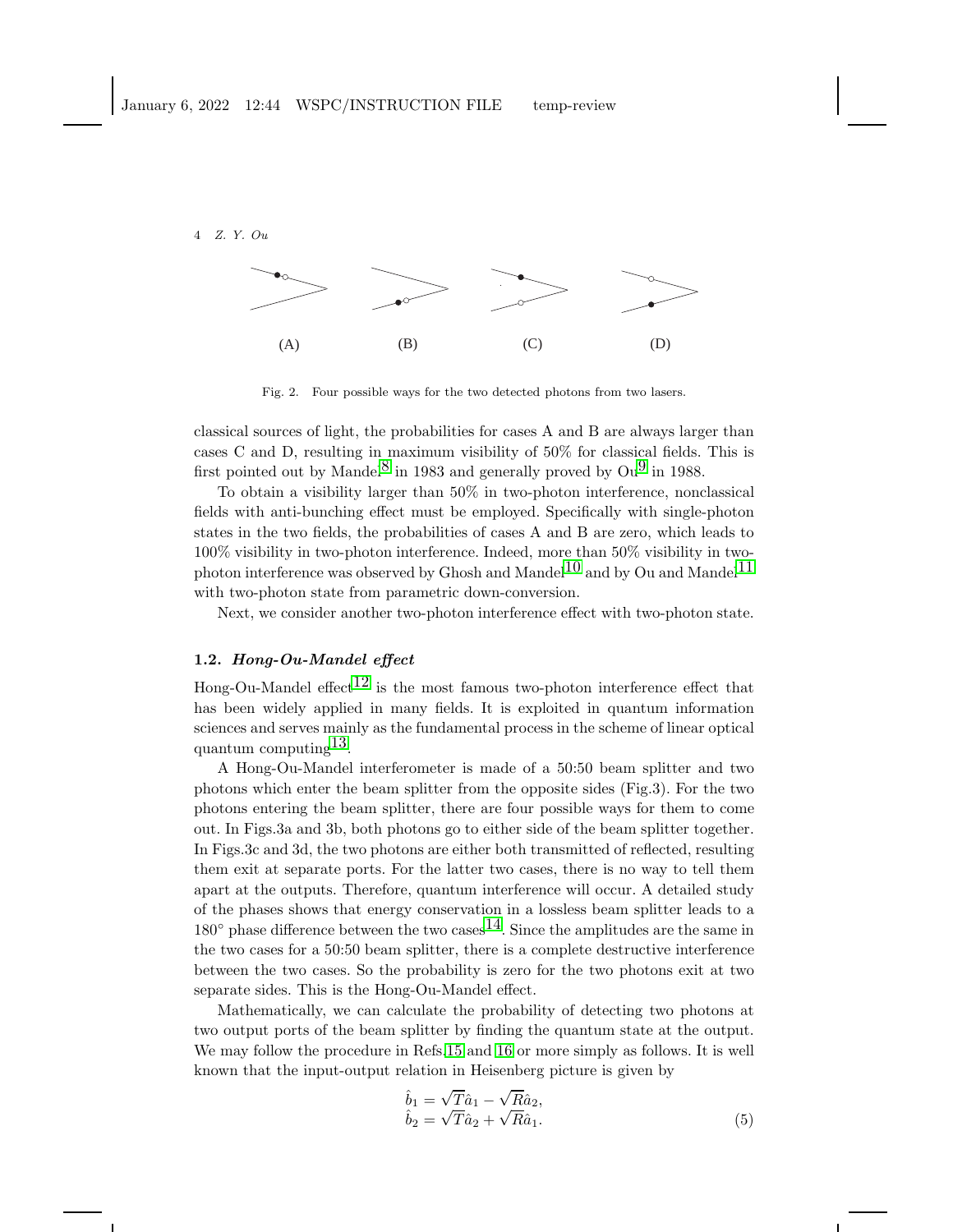

Fig. 3. Four possible ways out for two photons entering a 50:50 beam splitter from two sides.

where  $T, R$  are the transmissivity and reflectivity of the beam splitter, respectively. Or we may write in terms of the evolution operator  $\hat{U}$  as

<span id="page-4-0"></span>
$$
\hat{b}_1 = \hat{U}^\dagger \hat{a}_1 \hat{U}, \quad \hat{b}_2 = \hat{U}^\dagger \hat{a}_2 \hat{U}.
$$
\n
$$
(6)
$$

In Schrödinger picture, the output state is then

$$
|\Phi_{out}\rangle = \hat{U}|\Phi_{in}\rangle.
$$
 (7)

With an input state of  $|\Phi_{in}\rangle = |1_1, 1_2\rangle = \hat{a}_1^{\dagger} \hat{a}_2^{\dagger} |0\rangle$ , we have

<span id="page-4-1"></span>
$$
\begin{split} |\Phi_{out}\rangle &= \hat{U}\hat{a}_{1}^{\dagger}\hat{a}_{2}^{\dagger}|0\rangle = \hat{U}\hat{a}_{1}^{\dagger}\hat{a}_{2}^{\dagger}\hat{U}^{\dagger}\hat{U}|0\rangle \\ &= \hat{U}\hat{b}_{1}^{\dagger}\hat{b}_{2}^{\dagger}\hat{U}^{\dagger}\hat{U}|0\rangle = (\hat{U}\hat{b}_{1}^{\dagger}\hat{U}^{\dagger})(\hat{U}\hat{b}_{2}^{\dagger}\hat{U}^{\dagger})\hat{U}|0\rangle, \end{split} \tag{8}
$$

where we replaced  $\hat{a}$ 's with  $\hat{b}$ 's due to Schrödinger picture. By Eq.[\(6\)](#page-4-0), we have

$$
\hat{a}_1 = \hat{U}\hat{b}_1\hat{U}^\dagger, \quad \hat{a}_2 = \hat{U}\hat{b}_2\hat{U}^\dagger.
$$
\n(9)

But from the reverse of  $Eq.(5)$  $Eq.(5)$ , we then obtain

$$
\hat{U}\hat{b}_1\hat{U}^\dagger = \sqrt{T}\ \hat{b}_1 + \sqrt{R}\ \hat{b}_2, \n\hat{U}\hat{b}_2\hat{U}^\dagger = \sqrt{T}\ \hat{b}_2 - \sqrt{R}\ \hat{b}_1.
$$
\n(10)

Furthermore, it is obvious that we have  $\hat{U}|0\rangle = |0\rangle$ , i.e., vacuum input leads to vacuum output. Substituting the above into Eq.[\(8\)](#page-4-1), we finally obtain the output state as

<span id="page-4-2"></span>
$$
\begin{aligned} |\Phi_{out}\rangle &= (\sqrt{T} \ \hat{b}_1^{\dagger} + \sqrt{R} \ \hat{b}_2^{\dagger})(\sqrt{T} \ \hat{b}_2^{\dagger} - \sqrt{R} \ \hat{b}_1^{\dagger})|0\rangle \\ &= (T - R)|1_1, 1_2\rangle - \sqrt{2TR}(|2_1, 0_2\rangle - |0_1, 2_2\rangle). \end{aligned} \tag{11}
$$

Therefore, we have  $P_2(1,1) = (T - R)^2$ , which is zero for a 50:50 beam splitter, as we discussed according to the pictures in Fig.3.

The above analysis is for the single mode case. In practice, however, the fields are all in multiple modes. Under this circumstance, photons are described by wave packets. The interference effect described earlier only occurs when the two wave packets for the two photons coincide exactly at the beam splitter. On the other hand, when the two wave packets are well-separated arriving at the beam splitter, no interference occurs and we have a non-zero probability  $P_2(1, 1)$  for detecting two photons at the opposite sides of the beam splitter. So as we scan the relative delay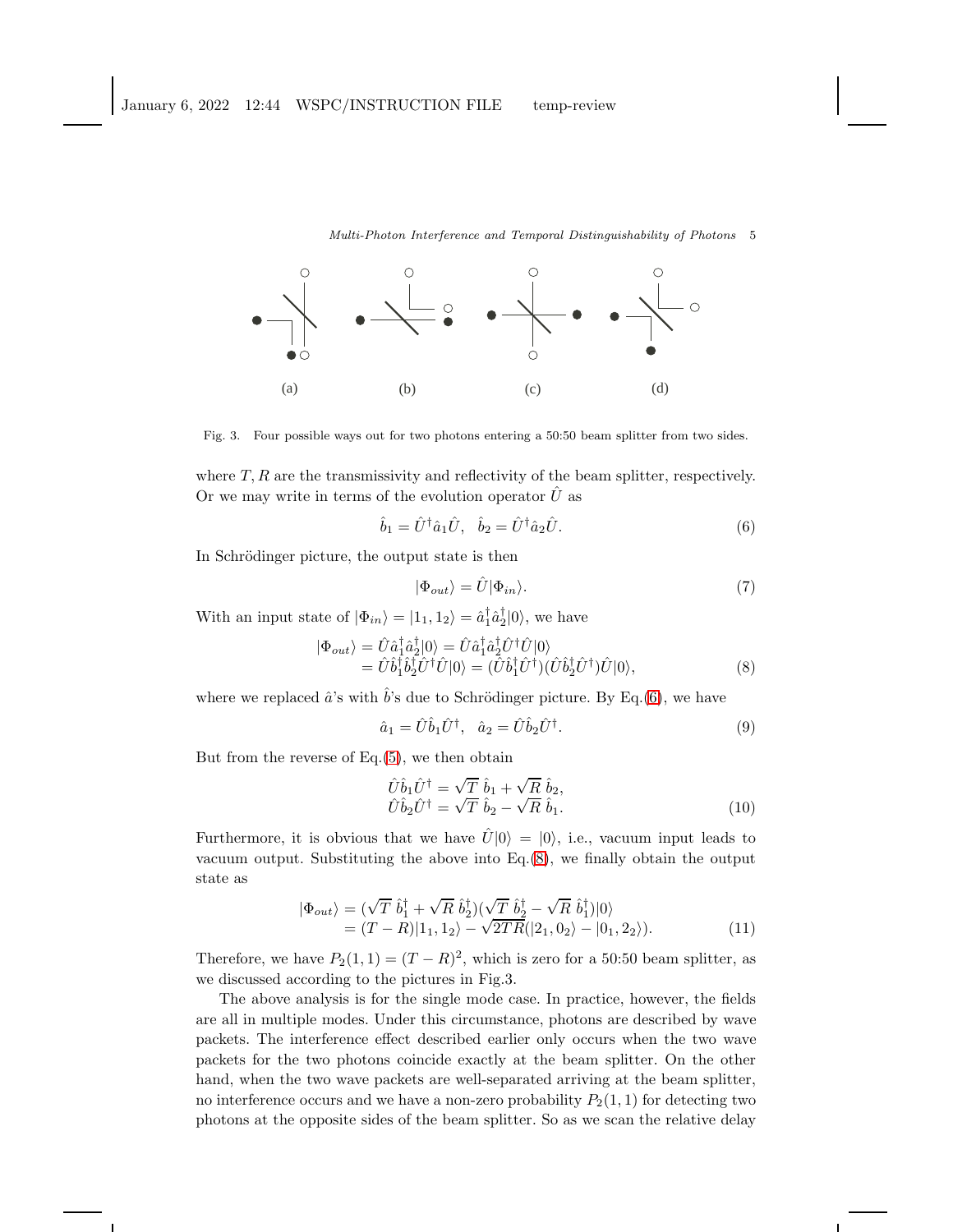

Fig. 4. Hong-Ou-Mandel interference effect: (a) outline of setup (b) the result of the experiment. Reproduced with permission from Ref. 12.

between the two photon wave packets, the probability  $P_2(1, 1)$  will exhibit a drop and reach all the way to zero when the delay is zero. This is the Hong-Ou-Mandel dip. Fig.4 shows the set-up and the result.

When the two wave packets are well separated, the two photons behave independently as classical particles. So the overall probability of detecting two photons at the opposite sides is simply the sum of the probabilities of cases (c) and (d) in Fig.3. Then we easily obtain the classical probability  $P_2(1, 1)$  as

$$
P_2^{cl}(1,1) = T^2 + R^2.
$$
\n(12)

This corresponds to the flat lines on the two sides of the dip in Fig.4b.

#### 1.3. Photon bunching and two-photon interference

Photon bunching effect, first discovered by Hanbury-Brown and Twiss<sup>[17](#page-24-2)</sup> in 1956, was the starting point for the field of quantum optics. The attempt to explain it leads to the development of the techniques in quantum optics.

Although it is a purely classical wave effect from Gaussian statistics of a thermal source and does not need quantum theory of light to understand it, explanation in terms of photons does need some imagination. It has long been argued that photon bunching effect is caused by Bosonian nature of photon<sup>18</sup>. But this argument was soon overwhelmed by the success of the explanation by classical coherence theory<sup>19</sup>. Later on, in his monumental work on quantum coherence, Glauber<sup>20</sup> briefly discussed the connection between photon bunching effect and the interference of two-photon amplitudes, which is equivalent to our language of two-photon interference.

But to fully understand the photon bunching effect in terms of two-photon interference, we go back to the Hong-Ou-Mandel interferometer. Instead of the probability of  $P_2(1, 1)$ , we are interested in  $P_2(2, 0)$ , the probability of both photons exit in the same port. From Eq. $(11)$ , we have

<span id="page-5-0"></span>
$$
P_2^{qu}(2,0) = 2TR.\t\t(13)
$$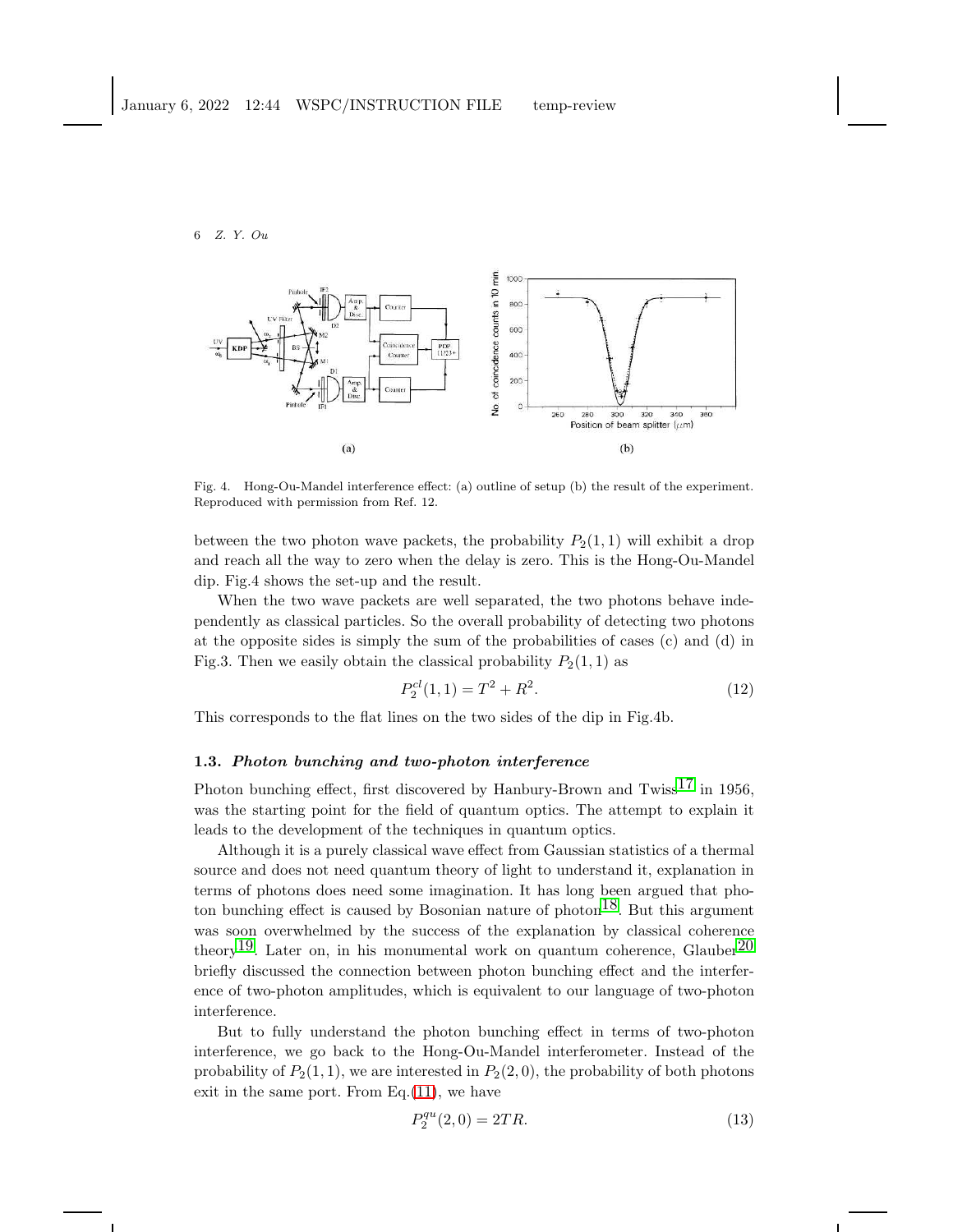#### 25 20 LAMBOR Coincidence rate (Hz)  $413.4<sub>0</sub>$ 뒤  $15$ KDEF CRYSTAL 10 Width  $21.2 \mu m$ 5 **DETECTORS**  $P1$  $\sqrt{81/2}$ **WILTTEHANEL**  $\circ_{\circ}^{\mathsf{L}}$ Al=A7=0.8am [SOcm from crystal] COINCIDENCE 50 100 150 COUNTER  $6x \, (\mu m)$  $(a)$  $(b)$

#### Fig. 5. Photon bunching in Hong-Ou-Mandel interferometer: (a) outline of setup (b) the result of the experiment. Reproduced with permission from Ref. 21.

On the other hand, we may find the classical probability of detecting both photons at the same side of the beam splitter, i.e., case (a) or (b) in Fig.3. The result is simply the product of single-photon events due to independence:

<span id="page-6-0"></span>
$$
P_2^{cl}(2,0) = P_2^{cl}(0,2) = P_1(1,0)P_1'(1,0) = TR,
$$
\n(14)

where  $P_1(')(1,0)$  is the probability for one and the other input photons. From Eqs.  $(13, 14)$  $(13, 14)$ , we find that the quantum probability is twice the classical probability. This is exactly the same as the photon bunching effect. Its demonstration was first performed by Rarity and Tapster<sup>21</sup>, as shown in Fig.5.

To see that this is the result of two-photon interference, we consider Fig.6, which is the setup to measure  $P_2(2, 0)$ . For two-photon detection, there are two possible ways to arrange the two photons (Figs.6a,6b). If the incoming two photons are well separated, they behave like classical particles and we add the probabilities of the two possibilities:  $P_2^{cl} = |A|^2 + |A|^2$ . But if they are overlap at the beam splitter, we cannot distinguish the two possibilities and we add the amplitudes before taking the absolute value for overall probability:  $P_2^{qu} = |A + A|^2 = 4|A|^2 = 2P_2^{cl}(2,0)$ . Note that the phases for the two cases are the same because the overall paths for the two photons in the two possibilities are the same due indistinguishability of the two photons. Therefore, it is constructive that is responsible for the photon bunching effect in Hong-Ou-Mandel interferometer. Scarcelli et  $al$ <sup>[22](#page-24-7)</sup> recently showed that it is also the fundamental principle behind the original photon bunching effect from a thermal source. This was consistent with the original view by Glauber<sup>[20](#page-24-5)</sup> who first explained photon bunching effect with an equivalent view of two-photon amplitudes.

### 2. Generalized Photon Bunching Effect and Constructive Multi-Photon Interference

The two-photon bunching effect discussed in the previous section can be generalized to the case of more photons.

# Multi-Photon Interference and Temporal Distinguishability of Photons 7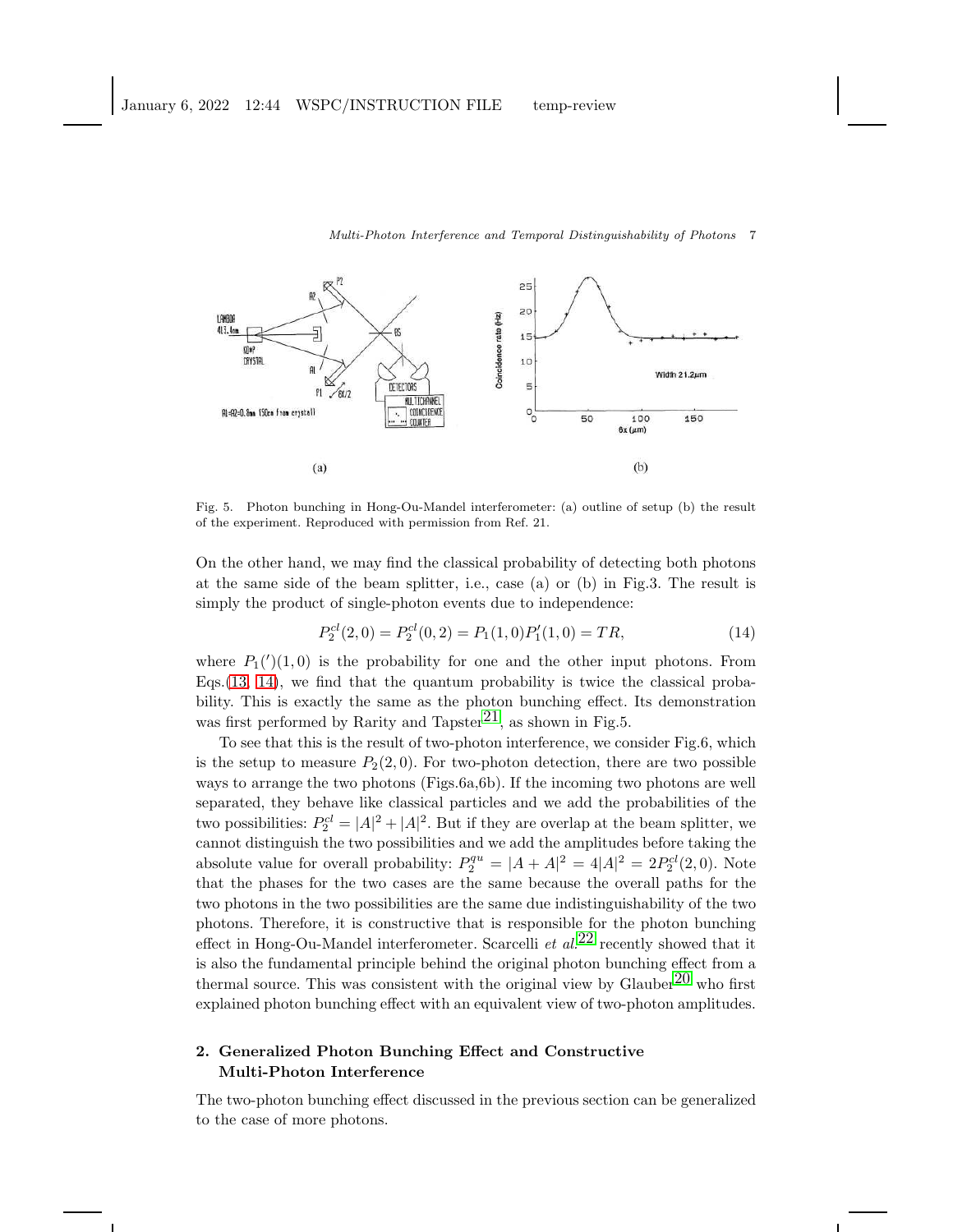

Fig. 6. Two possibilities for two-photon constructive interference in explaining photon bunching in Hong-Ou-Mandel interferometer.



Fig. 7. (a) Schematics for demonstrating photon pair bunching effect. (b)The result of photon pair bunching; reproduced with permission from Ref.[23].

### 2.1. Pair bunching effect

The first generalization is the pair bunching effect. In this case, two pairs of photons enter in two separate ports of a 50:50 beam splitter, as shown in Fig.7a. This scheme is similar to the Hong-Ou-Mandel interferometer of two photons but there are four photons here and unlike its predecessor, the middle term  $|2, 2\rangle$  does not vanish, as seen in the output state derived in the same way as  $Eq.(11)$  $Eq.(11)$ :

<span id="page-7-0"></span>
$$
|\Phi_{out}^{(4)}\rangle = (1/\sqrt{2}) \left[ (\hat{b}_1^{\dagger} + \hat{b}_2^{\dagger})/\sqrt{2} \right]^2 (1/\sqrt{2}) \left[ (\hat{b}_2^{\dagger} - \hat{b}_1^{\dagger})/\sqrt{2} \right]^2 |0\rangle
$$
  
=  $\sqrt{3/8} \Big( |4_1, 0_2\rangle + |0_1, 4_2\rangle \Big) - (1/2)|2_1, 2_2\rangle.$  (15)

But in this section, we are interested in the  $|4_1, 0_2\rangle$ -term. From Eq.[\(15\)](#page-7-0), we find the probability for this is  $P_4(4,0) = 3/8$ . However, if the four photons were classical particles, the classical probability is simply  $P_4^{cl}(4,0) = T^2 R^2 = 1/16$ . So the ratio between quantum and classical prediction is  $P_4^{qu}(4,0)/P_4^{cl}(4,0) = 6$ . The six-fold ratio is a result of four-photon bunching effect. Experimentally, it was first demonstrated by Ou et al.<sup>[23](#page-24-8)</sup> The result is shown in Fig.7b.

The pair bunching effect is a result of constructive four-photon interference. As shown in Fig.8, there are six possible ways to arrange two pairs of photons (black and white circles) in four detectors. If the four photons are classical particles, the black and white pairs are distinguishable and we add the probabilities of these six possibilities, resulting in  $P_4^{cl}(4,0) = 6|A|^2$  with A as the probability amplitude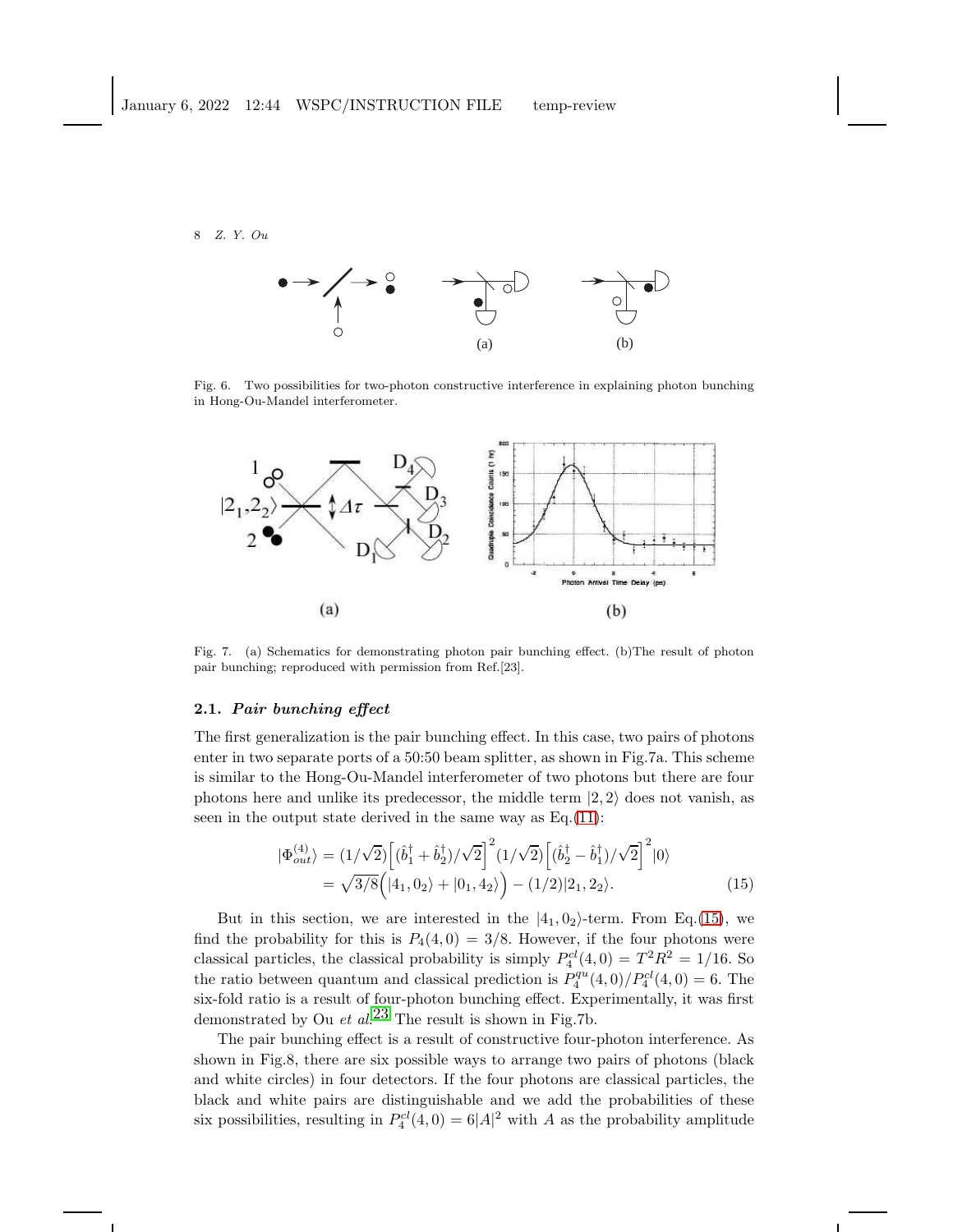

Fig. 8. Six possibilities for detecting two pairs of photons in four detectors.

for each possibility. On the other hand, the four photons are quantum particles, there is no way to distinguish between the black and white pairs. We then add the amplitudes of each possibilities before obtaining the overall probability  $P_4^{cl}(4,0)$  =  $|6A|^2 = 6P_4^{cl}(4,0)$ . The phases for all six possibilities are same due to the same path for the four photons. This leads to constructive four-photon interference. Note that this is similar to the two-photon bunching effect in Sect.1.3 except that there are four detectors here so that there are more possibilities.

### 2.2. Stimulated emission as a generalized photon bunching effect

As is well-known, stimulated emission was first proposed by  $Einstein<sup>24</sup>$  to explain the spectrum of blackbody radiation. Phenomenologically, when a single photon interacts with an excited atom, it can stimulate the atom to emit. The atom can of course emit a photon spontaneously. From Einstein's A- and B- coefficients, the rates of the stimulated emission and spontaneous emission are same and are denoted as R. The overall rate is then  $2R$ . When there are N input photons, each photon may stimulate the atom and the overall rate is then  $(N + 1)R$ .

The enhancement effect due to stimulated emission can be used to explain the photon bunching effect discussed in Sect.1.3. As shown in Fig.9, the two photons detected in two-photon coincidence measurement are from two excited atoms. In Fig.9a, the atoms in excited state independently emit photons due to spontaneous emission and two-photon detection probability in this case is simply the product of individual emission probability:  $P_2^{sp} = P_1^2 = R$ . In Fig.9b, the detected two photons are from stimulated emission, i.e., the photon spontaneously emitted from one atom stimulates the emission of another atom. Since the rate of stimulated emission is the same as that of spontaneous emission, we have  $P_2^{st} = R = P_2^{sp} = P_1^2$  so that the overall probability is

$$
P_2 = P_2^{st} + P_2^{sp} = 2P_1^2,\tag{16}
$$

which is exactly the ratio of photon bunching effect.

Although Einstein did not give any argument for stimulated emission, the quantum theory of light developed later fully explained it. In essence, it is from the Bosonic relation of  $\hat{a}^{\dagger} | N \rangle = \sqrt{N+1} | N + 1 \rangle$ . But this explanation relies on some complicated operator algebra. So is there a simpler physical principle underlying the phenomenon of stimulated emission?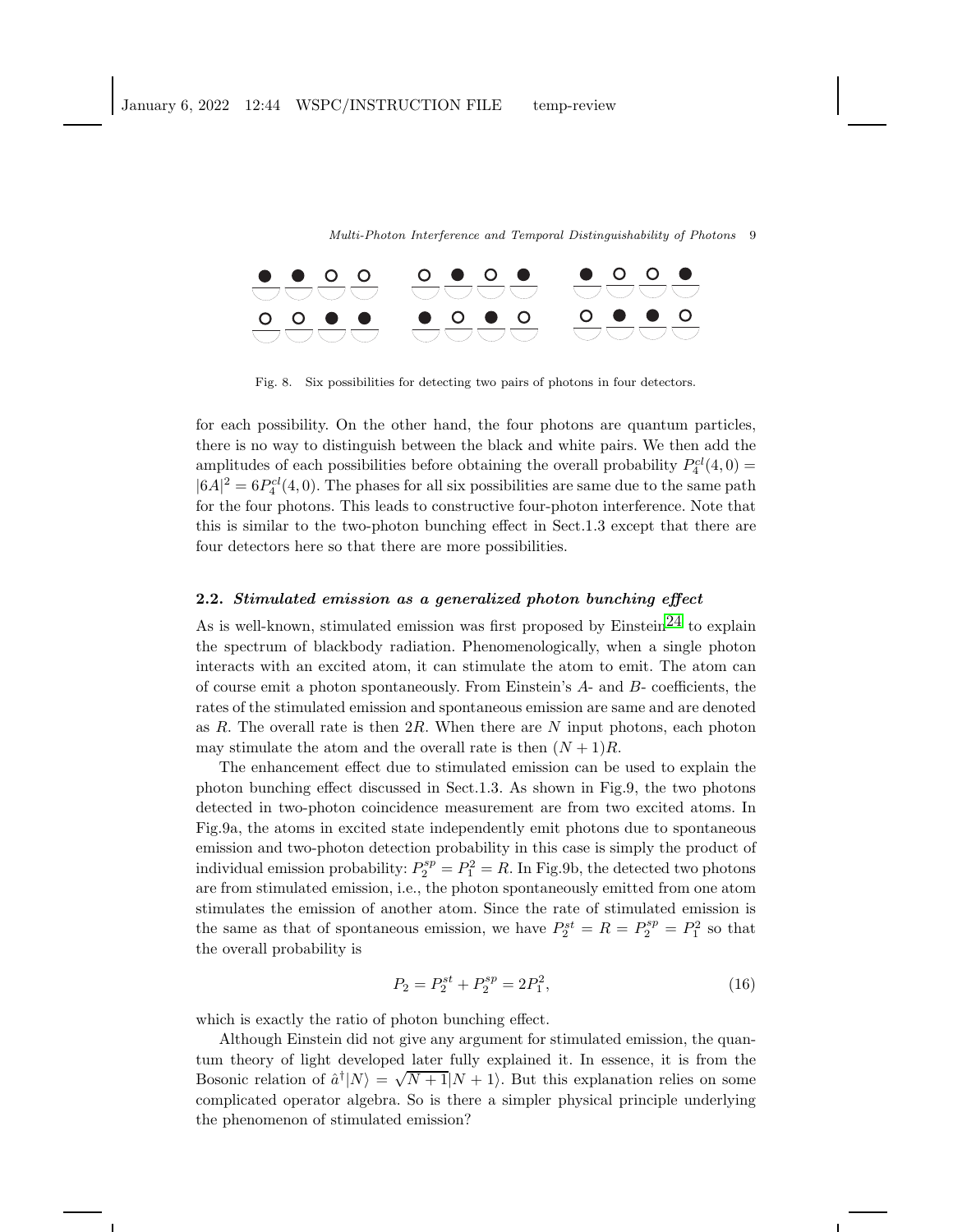

Fig. 9. Photon bunching effect as a result of stimulated emission: two-photon coincidence from (a) spontaneous emission and (b) stimulated emission.



Fig. 10. Comparing (a) multi-photon interference to (b) stimulated emission by N photons.

As discussed in Sect.1.3, the photon bunching effect can be understood as a constructive two-photon interference effect. Combining this with the above explanation in terms of stimulated emission, we may conclude that stimulated emission can also be explained by multi-photon interference.

To see the connection, we look at the two schemes in Fig.10. For the  $(N + 1)$ photon interference scheme in Fig.10a, it can be shown, in a similar way to derive Eq.[\(15\)](#page-7-0), that the  $(N + 1)$ -photon detection probability is  $P_{N+1} = (N + 1)/2^{N+1}$ , which is  $N+1$  times the probability  $P_{N+1}^{cl} = 1/2^{N+1}$  when the  $N+1$  photons were classical particles. The enhancement factor is exactly the same as the stimulated emission scheme in Fig.10b. This connection between stimulated emission and multi-photon interference was recently demonstrated by Sun et al.<sup>[25](#page-24-10)</sup>

### 3. Generalized Hong-Ou-Mandel Effect and Destructive Multi-Photon Interference

Although the two-photon Hong-Ou-Mandel effect cannot be generalized to the case of more photons with a symmetric beam splitter, as shown in Sect.2.1, we may consider its generalization with an asymmetric beam splitter with  $T \neq R$ .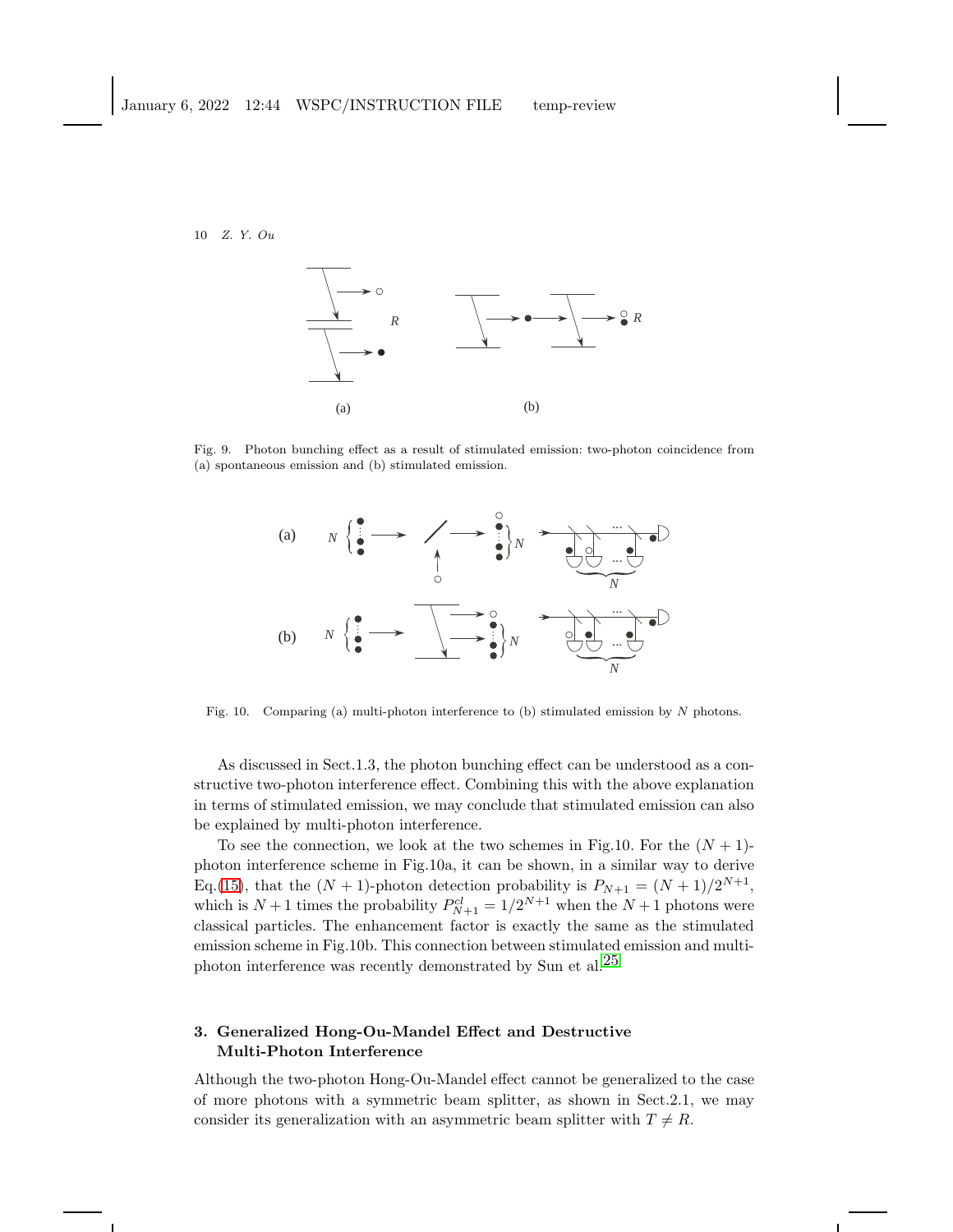

Fig. 11. Three possibilities for output of  $|2_1, 1_2\rangle$ : (a) all photons transmit; (b) and (c) one of the two photons from side 1 and the single photon from side 2 reflect.

#### 3.1. Three-photon Wang-Kobayashi interferometer

The three-photon generalization of Hong-Ou-Mandel interferometer was proposed by Wang and Kobayashi<sup>26</sup>, who considered an input state of  $|2_1, 1_2\rangle$  to a beam splitter with  $T \neq R$ . With the method leading to Eqs.[\(11,](#page-4-2) [15\)](#page-7-0), we may easily express the output state as

<span id="page-10-0"></span>
$$
|\Phi_{out}^{(3)}\rangle = \sqrt{3T^2R} |3_1, 0_2\rangle + \sqrt{3TR^2} |0_1, 3_2\rangle + \sqrt{T}(T - 2R)|2_1, 1_2\rangle + \sqrt{R}(R - 2T)|1_1, 2_2\rangle.
$$
 (17)

Note that  $P_3(2,1) = T(T - 2R)^2$  and is equal to zero when  $T = 2R = 2/3$ . Under this condition, Eq.[\(17\)](#page-10-0) becomes

<span id="page-10-2"></span>
$$
|\Phi_{out}^{(3)}\rangle = (2 |3_1, 0_2\rangle + \sqrt{2} |0_1, 3_2\rangle - \sqrt{3} |1_1, 2_2\rangle)/3.
$$
 (18)

Note that the disappearance of the  $|2_1, 1_2\rangle$  is due to destructive three-photon interference. This complete cancellation of probability amplitude for the output of  $|2_1, 1_2\rangle$  is similar to the two-photon Hong-Ou-Mandel effect and can be easily understood with the picture in Fig.11, where there are three possible ways to obtain an output of  $|2_1, 1_2\rangle$ : (a) all three photons transmit through the beam splitter with a probability amplitude of  $(\sqrt{2/3})^2$ ; (b) the single photon from side 2 and one of the two photons from side 1 are reflected with a probability amplitude of  $-\sqrt{2/3}(\sqrt{1/3})^2$ ; and (c) the single photon from side 2 and the other one of the two photons from side 1 are reflected with a probability amplitude of  $-\sqrt{2/3}(\sqrt{1/3})^2$ . Thus the overall amplitude is  $(\sqrt{2/3})^2 - 2\sqrt{2/3}(\sqrt{1/3})^2 = 0$ .

This generalized Hong-Ou-Mandel three-photon interference effect was first demonstrated by Sanaka *et al.*<sup>[27](#page-24-12)</sup> in realizing a nonlinear phase gate.

### 3.2. Fock state filtering effect

The destructive three-photon interference effect in previous section can be easily generalized to an arbitrary input state of  $|N_1, 1_2\rangle$ . With a beam splitter of T, R, we can easily find the probability amplitude for an output of  $|N_1, 1_2\rangle$ :

<span id="page-10-1"></span>
$$
A_{N+1}(N,1) = \sqrt{T^{N-1}}(T - NR),\tag{19}
$$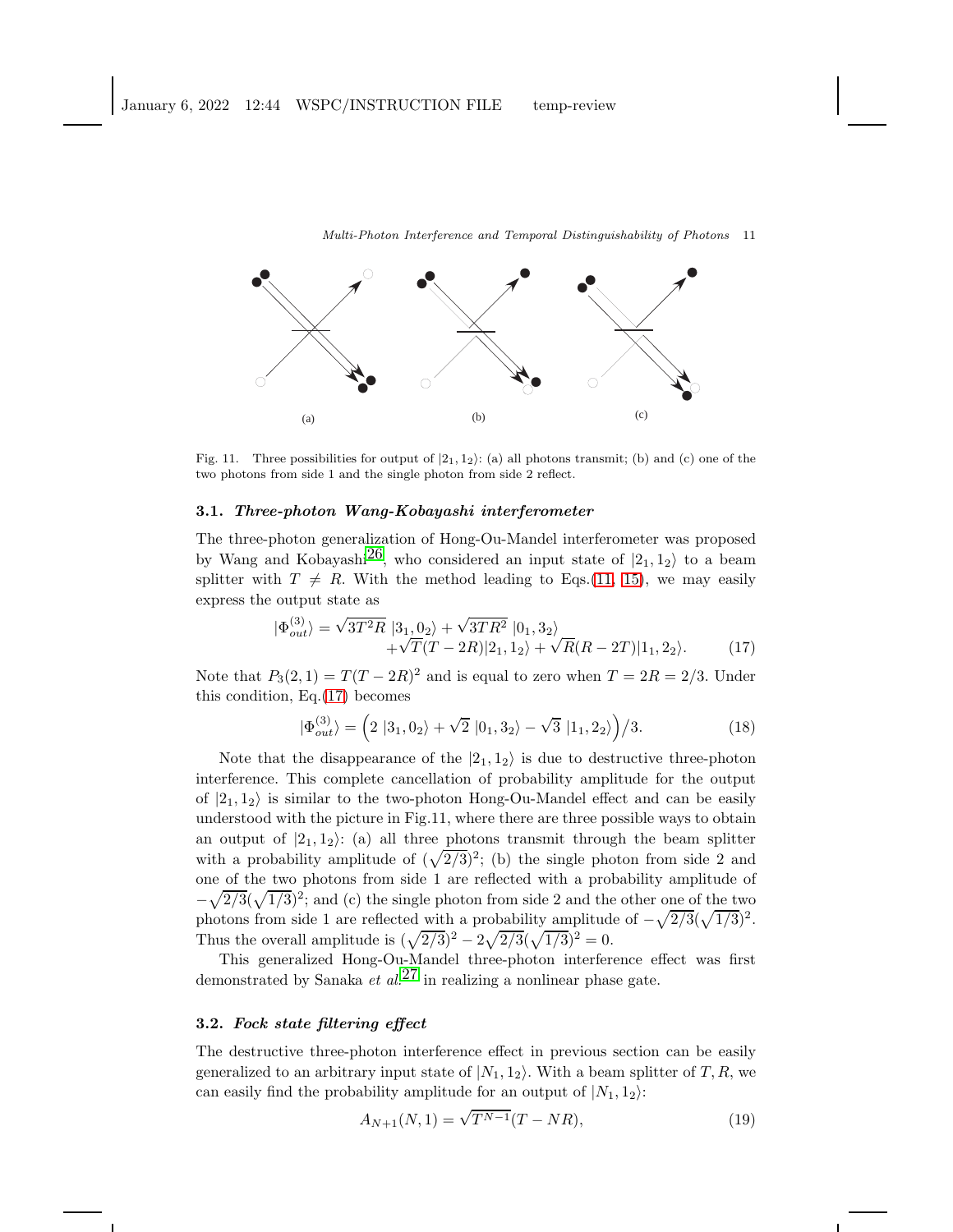which leads to the probability  $P_{N+1}(N, 1) = T^{N-1}(T - NR)^2$ , which equals to zero when  $T = NR = N/(N + 1)$ .

This effect can be used as a Fock state filter when conditioned on the singlephoton output at port 2. This idea was first proposed and demonstrated by Sanaka et  $al^{28}$  $al^{28}$  $al^{28}$  and recently put into application for generating an entangled photon state<sup>29</sup>. Consider an arbitrary state  $|\phi_{in}\rangle_1 = \sum_n c_n |n\rangle_1$  input at port one and a singlephoton state at port 2. The single photon at port 2 is often called the ancilla photon. We find from Eq.[\(19\)](#page-10-1) that when conditioned on the detection of a single photon at output port 2, the output state at port 1 then becomes

$$
|\phi_{out}'\rangle_1 = \mathcal{N} \sum_{n} c_n \sqrt{T^{n-1}} (T - nR)|n\rangle_1, \tag{20}
$$

where  $\mathcal N$  is the normalization factor. Notice that when we choose  $T, R$  so that  $R/T = n_0$  = integer, the state  $|n_0\rangle$  disappears from the conditioned output state  $|\phi'_{out}\rangle_1$ . Thus, the Fock state  $|n_0\rangle$  is filtered out.

### 3.3. Two-Pair Wang-Kobayashi interferometer and its generalization

The idea in previous sections can be applied to two pairs of photons entering a beam splitter. For a beam splitter with arbitrary T, R and an input state of  $|2_1, 2_2\rangle$ , we may use the method that leads to Eqs.[\(11\)](#page-4-2) and [\(17\)](#page-10-0) to obtain the output state as

<span id="page-11-0"></span>
$$
|\Phi_{out}^{(4)}\rangle = \sqrt{6}TR \Big( |4_1, 0_2\rangle + |0_1, 4_2\rangle \Big) + \Big[ (T - R)^2 - 2TR \Big] |2_1, 2_2\rangle + \sqrt{6}TR (T - R) \Big( |3_1, 1_2\rangle - |1_1, 3_2\rangle \Big). \tag{21}
$$

Obviously when  $T = R = 1/2$ , Eq.[\(21\)](#page-11-0) becomes Eq.[\(15\)](#page-7-0). But when  $(T-R)^2 - 2TR =$ 0, or  $T = (3 \pm \sqrt{3})/6$  and  $R = (3 \mp \sqrt{3})/6$ , the  $|2_1, 2_2\rangle$  term disappears from Eq.[\(21\)](#page-11-0), or  $P_4(2, 2) = 0$ . Again, this disappearance of  $|2_1, 2_2\rangle$  is a result of four-photon destructive interference, similar to the Hong-Ou-Mandel effect. Experimentally, this effect was first observed by Liu et  $al$ .<sup>[30](#page-24-15)</sup>

### 4. Multi-Photon de Broglie Wavelength and Phase-dependent Multi-Photon Interference

The interference effects discussed in Sects. 2 and 3 are phase independent. They are either constructive with  $0°$  phase difference or destructive with  $180°$  phase difference. In this section, we will allow the phase difference to change and reveal the more traditional interference pattern. In multi-photon interference, phases of individual photons may be adjusted independently and if the photons are spatially separated, we will have nonlocal phase correlation that exhibits some dramatic violation of local realism  $31$ . On the other hand, when all the photons are inseparable, they will sense the same phase shift  $\varphi$  resulting in an overall phase shift of  $N\varphi$  with N as the total photon number. This corresponds to the case when the  $N$  photons form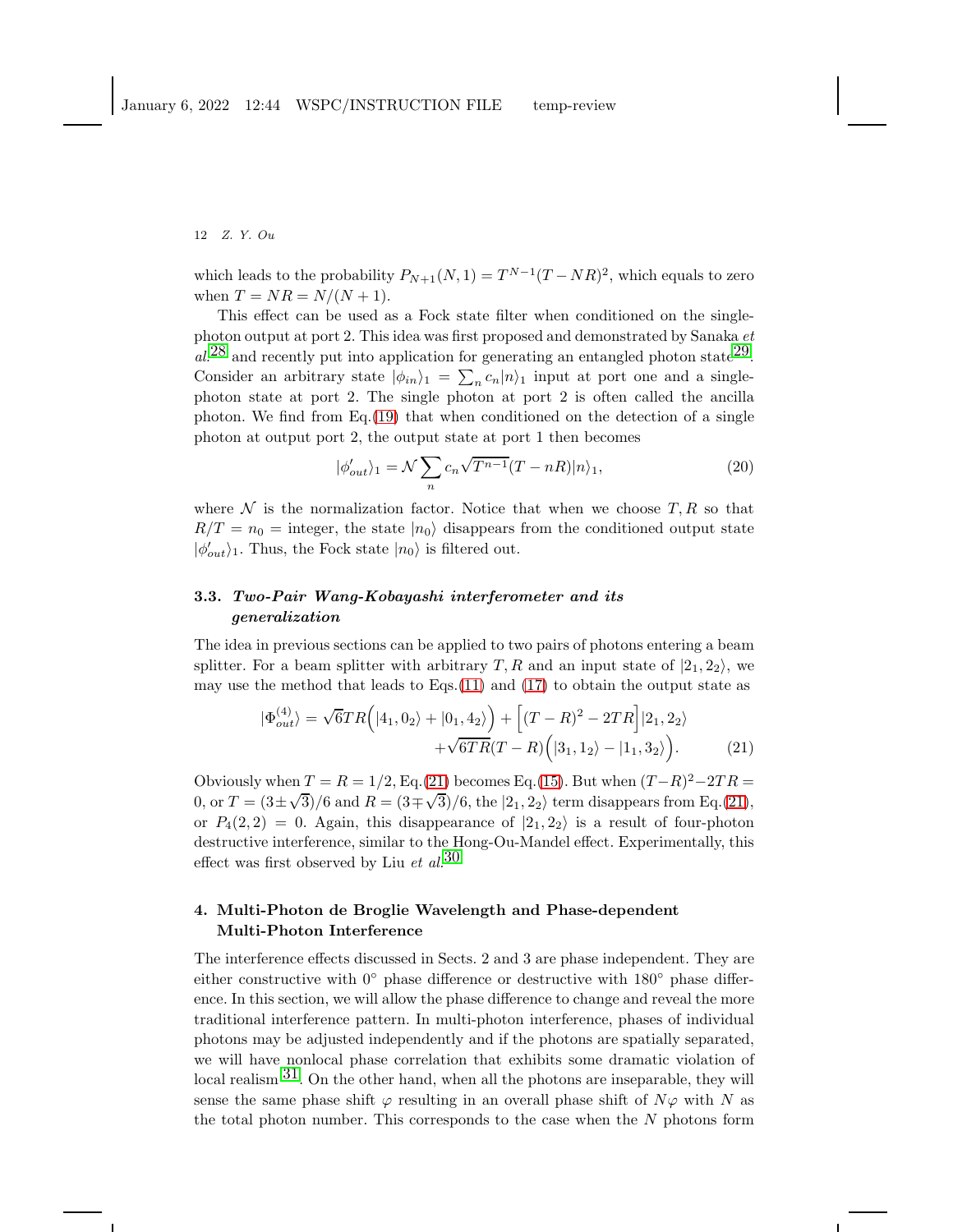

Fig. 12. N-photon interferometry involving a NOON state.

one entity and have an equivalent de Broglie wavelength of  $\lambda/N$  for the N-photon composite system, with  $\lambda$  as the single photon wavelength. Note that the key in this system is that all the photons stick together and behave like one single entity. For this type of states, if the photon number is large, the states will become a Schrödinger cat state, which is a superposition of macroscopic states.

### 4.1. NOON state and Heisenberg limit

One of these composite systems is the maximally entangled photon number state of two modes[32](#page-24-17),[33](#page-24-18),[34](#page-24-19),[35](#page-24-20),[36,](#page-24-21) which is also called the NOON state and has the form of

$$
|NOON\rangle = (|N_1, 0_2\rangle + |0_1, N_2\rangle)/\sqrt{2}.
$$
 (22)

If we combine the two modes with a beam splitter and observe  $N$ -photon coincidence measurement (Fig.12), it is straightforward to show that the  $N$ -photon coincidence is proportional to

<span id="page-12-0"></span>
$$
P_N = (1/2)(1 + \cos N\varphi). \tag{23}
$$

The phase dependence in Eq.[\(23\)](#page-12-0) may lead to a phase measurement precision of  $1/N$ , or the so-called Heisenberg limit<sup>37</sup>, which is the ultimate quantum limit of phase measurement  $32$ . In the following, we will see how to produce a phase dependence in Eq.[\(23\)](#page-12-0) by quantum interference.

The NOON state is a special kind of superposition states with a total photon number as N. It lacks the middle terms such as  $|(N-1)_1, 1_2\rangle, |(N-2)_1, 2_2\rangle$ , etc. Otherwise, there would be terms of the form of  $\cos m\varphi$  with  $m < N$  in Eq.[\(23\)](#page-12-0). This would not lead to Heisenberg limit in phase measurement.

### 4.2. Generation of NOON state by quantum interference

A NOON state cannot be generated by simply sending a Fock state of photon number  $N$  to a 50:50 beam splitter since the output state contains all of the states mentioned above. On the other hand, Hong-Ou-Mandel interferometer<sup>[12](#page-23-11)</sup> provides method of how to produce a NOON state. From Eq.[\(11\)](#page-4-2), we find that when  $T =$  $R = 1/2$ , the output state from the beam splitter becomes

$$
|\Phi_2\rangle_{out} = (|2_1, 0_2\rangle - |0_1, 2_2\rangle)/\sqrt{2},\tag{24}
$$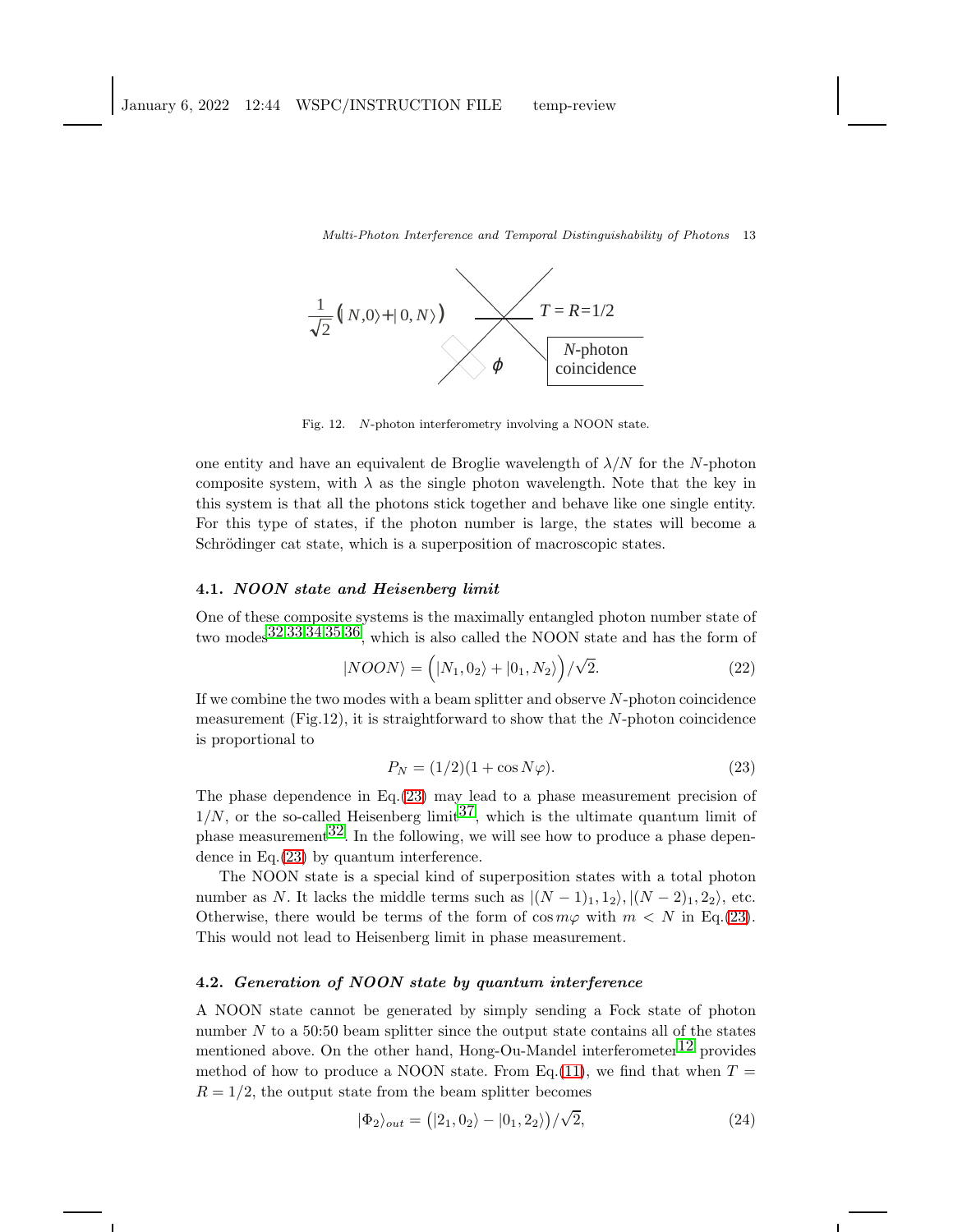

Fig. 13. Interference between a weak coherent state and a two-photon state for the generation of a three-photon NOON state.

which is a two-photon NOON state. The disappearance of the  $|1,1\rangle$  term is a result of two-photon interference. For the three- and four-photon cases, however, we see from Eqs.[\(17\)](#page-10-0) and [\(21\)](#page-11-0) that only one middle term can be set to zero and there still exist other unwanted middle terms.

To introduce extra degrees of freedom for cancellation of all the unwanted terms, we may use interference between a coherent state and a two-photon state<sup>38</sup>. Consider the scheme in Fig.13 where a weak coherent state  $|\alpha\rangle_1 \approx |0\rangle_1 + |\alpha|1\rangle_1 +$  $(\alpha^2/\sqrt{2})|2\rangle_1 + (\alpha^3/\sqrt{6})|3\rangle_1 + ...$  and a two-photon state  $|\eta\rangle_2 \approx |0\rangle_2 + \eta|2\rangle_2 + ...$  from spontaneous parametric down-conversion enter a 50:50 beam splitter from separate sides. Projecting to three-photon state, the input state is  $(\alpha^3/\sqrt{6})|3_1,0_2\rangle +$  $\eta \alpha | 1_1, 2_2 \rangle$ . With the method leading to Eqs.[\(11\)](#page-4-2) and [\(17\)](#page-10-0), we find the output state as

$$
|\Phi_3\rangle_{out} = \frac{(\alpha^2 - \eta\sqrt{2})\alpha}{4} (|2,1\rangle + |1,2\rangle) + \frac{(\alpha^2 + 3\eta\sqrt{2})\alpha}{4\sqrt{3}} (|3,0\rangle + |0,3\rangle). \quad (25)
$$

When  $\alpha^2 = \eta \sqrt{2}$ , the coefficient of  $|2,1\rangle$  and  $|1,2\rangle$  are zero. The output state becomes a NOON state of three photons.

This method has been generalized to four-, five-, six-, and seven-photon cases<sup>[39](#page-24-24)</sup> by introducing more degrees of freedom. But the scheme becomes more and more complicated as photon number gets large. In 2004,  $Hofmann<sup>40</sup>$  proposed an ingenious multi-photon interference method to cancel all the unwanted middle terms mentioned above for the production of the NOON state from  $N$  independent singlephoton states. The idea is based on the algebraic identity:

<span id="page-13-0"></span>
$$
\prod_{n=1}^{N} \left( x - y e^{i\delta_n} \right) = x^N - y^N,
$$
\n(26)

where  $\delta_n = 2\pi (n-1)/N$ .

Consider the scheme in Fig.14 to merge N modes into one with  $N-1$  beam splitters. Each mode is in a single-photon state with a slight polarization twist:

$$
|\delta_n\rangle_n = \frac{1}{\sqrt{2}} \left( |H\rangle_n - e^{i\delta_n} |V\rangle_n \right) = \frac{1}{\sqrt{2}} \left( \hat{a}_{Hn}^\dagger - e^{i\delta_n} \hat{a}_{Vn}^\dagger \right) |vac\rangle, \tag{27}
$$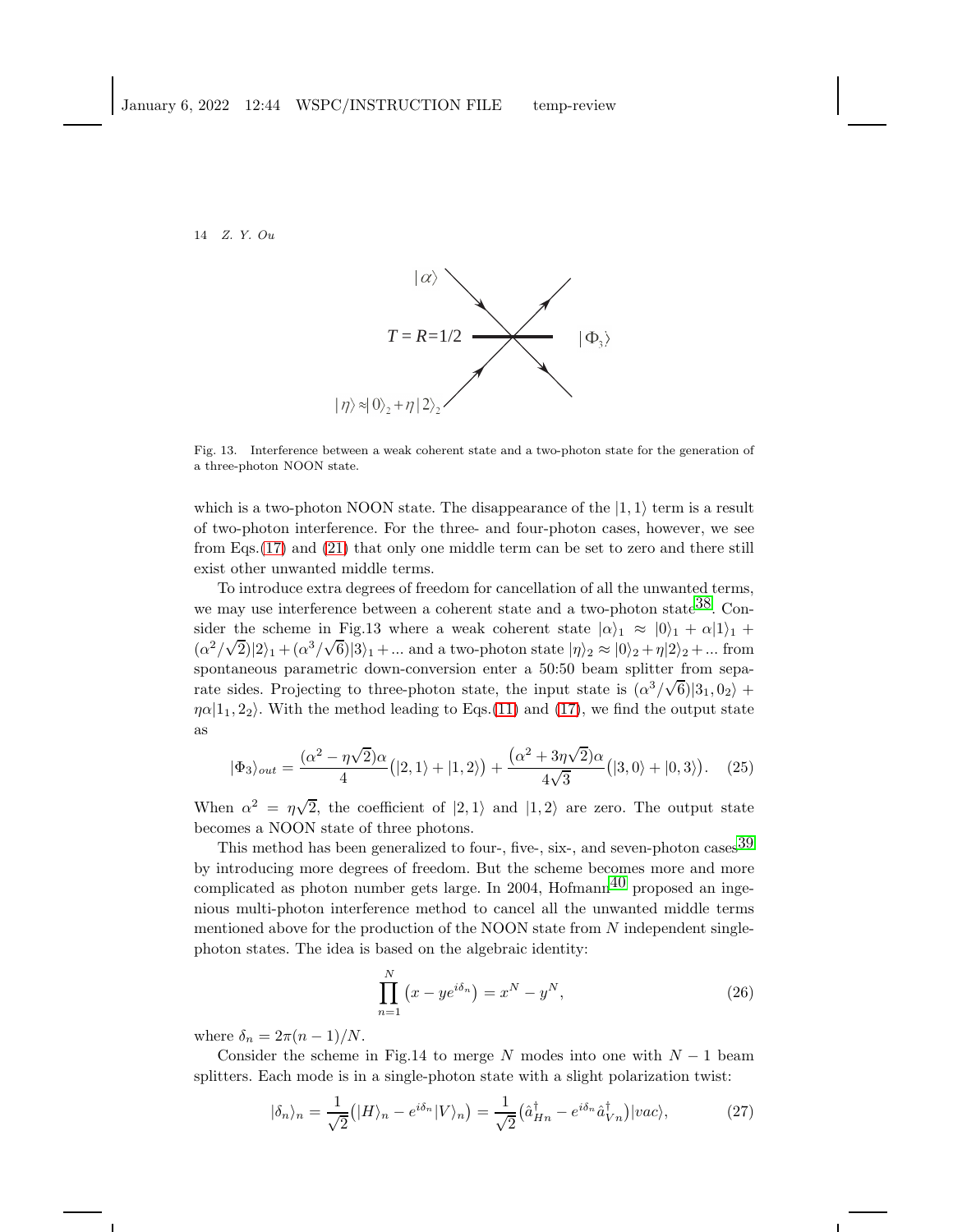$$
\begin{array}{ccc}\n\left\langle \delta_{1}\right\rangle_{1} & \lambda_{1/2} & \lambda_{1/3} & \cdots & \lambda_{1/N} \\
\hline\n\hat{a}_{1} & \hat{a}_{2} & \hat{a}_{3} & \cdots & \hat{a}_{N} \\
\hline\n\langle \delta_{2}\rangle_{2} & \langle \delta_{3}\rangle_{3} & \cdots & \langle \delta_{N}\rangle_{N}\n\end{array}
$$
 (NoON)

Fig. 14. Interference between a weak coherent state and a two-photon state for the generation of a three-photon NOON state.

where  $H, V$  denote the horizontal and vertical polarizations, respectively. By gener-alizing the method that leads to Eqs.[\(11\)](#page-4-2) and [\(17\)](#page-10-0) to  $N-1$  beam splitter, we derive the output state, which is quite complicated. However, if we are only interested in the case when all  $N$  photons are at the output port 1, the projected state can be found as

<span id="page-14-0"></span>
$$
|\Phi_N(b_1)\rangle_{out} = \frac{1}{(2N)^{N/2}} \prod_n (\hat{b}_{H1}^\dagger - e^{i\delta_n} \hat{b}_{V1}^\dagger)|vac\rangle
$$

$$
= \sqrt{\frac{N!}{(2N)^N}} \Big( |N_H, 0_V\rangle_1 - |0_H, N_V\rangle_1 \Big), \tag{28}
$$

where we used the identity in Eq.[\(26\)](#page-13-0). Note that the state in Eq.[\(28\)](#page-14-0) is not normalized due to projection and it norm  $\|\Phi_N(b_1)\rangle_{out}\|^2 = 2(N!)/(2N)^N$  gives the projection probability.

This scheme was implemented by Mitchell et al.<sup>[41](#page-24-26)</sup> to produce a three-photon NOON state.

### 4.3. Demonstration of multi-photon de Broglie wavelength by projection measurement

The starting point for Hofmann's scheme is single-photon state. However, current technology is not mature enough to produce single-photon states with consistent temporal profile<sup>42</sup>. In this section, we will see how to demonstrate multi-photon de Broglie wavelength without the need of NOON states. The idea is to use some proper measurement schemes for projecting out the unwanted terms in realization of NOON states.

First consider the scheme in Fig.15a, which was first proposed by Wang and Kobayashi[26.](#page-24-11) It uses twice the three-photon Wang-Kobayashi interferometer, which was discussed in Sect.3.1. The first beam splitter takes out the  $|2_1, 1_2\rangle$  term while the second beam splitter together with three detectors removes the  $|1_1, 2_2\rangle$  term, leaving only the contribution from the NOON state part in Eq.[\(18\)](#page-10-2). Wang and Kobayashi<sup>[26](#page-24-11)</sup> proved that with  $T = 2/3$  for both beam splitters in Fig.15a, the three-photon coincidence rate is indeed proportional to  $1 + \cos 3\varphi$ , demonstrating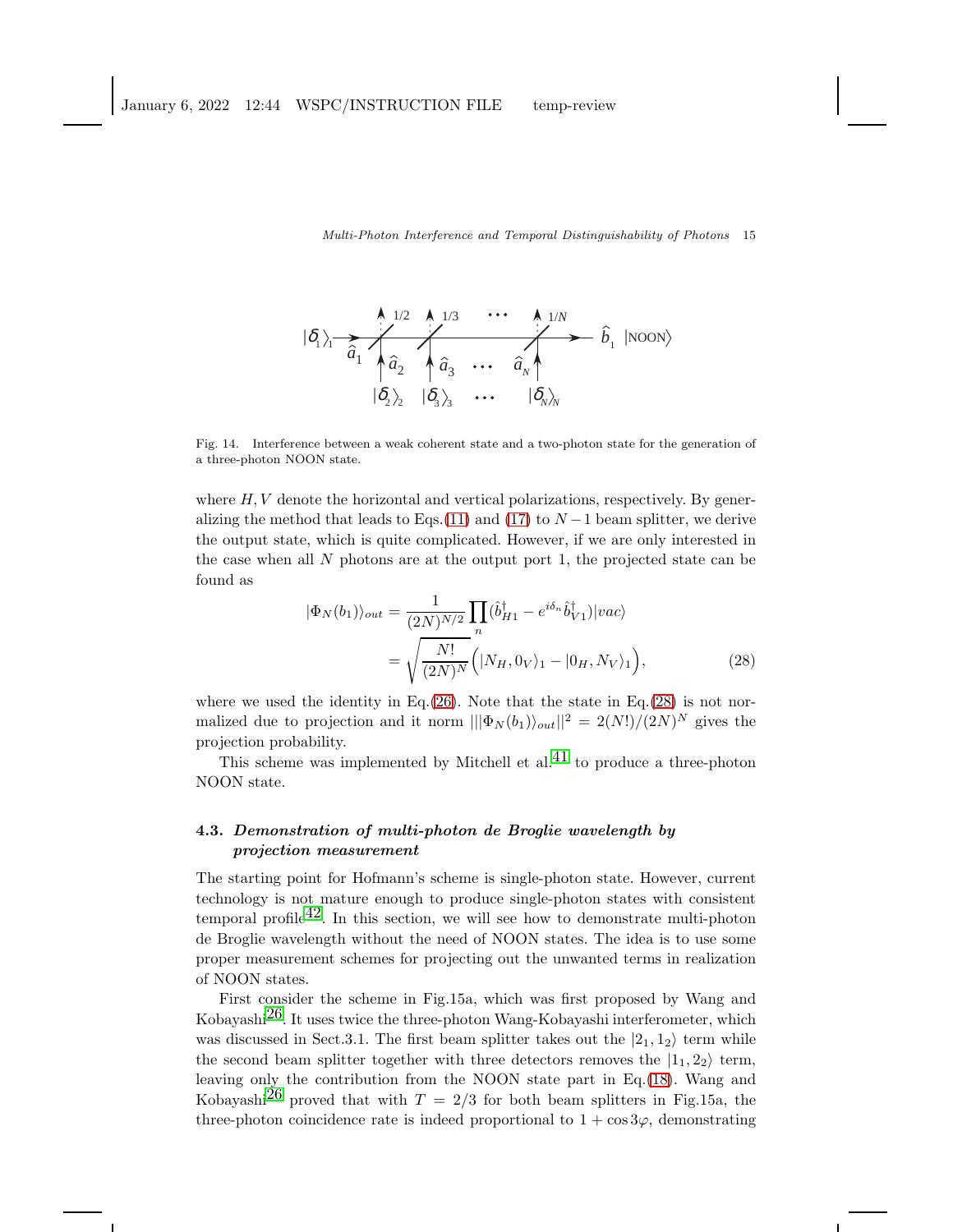

Fig. 15. Projection method for demonstrations of de Broglie wavelength of (a) three photons and (b) four photons.

three-photon de Broglie wavelength. Experimentally, this scheme is implemented by Liu et al. $43$ 

Extension to four-photon case is straightforward: with an input state of  $|2_1, 2_2\rangle$ , we use choose  $T = (3 \pm \sqrt{3})/6$  for the first beam splitter in Fig.15b to get rid of the  $|2, 2\rangle$  state and use a symmetric beam splitter as the second one. The four-photon coincidence measurement of  $P_4(2, 2)$  at the output of the interferometer projects out the  $|3,1\rangle$  and  $|1,3\rangle$  terms as seen from Eq.[\(15\)](#page-7-0), leaving only the NOON state contribution. Experimental implementation of the four-photon case was performed by Liu et  $al$ <sup>[30](#page-24-15)</sup> with a demonstration of a four-photon de Broglie wavelength.

An even simpler interferometer with four-photon de Broglie wavelength can be formed with two symmetric beam splitters in the scheme of Fig.15b. In order to eliminate the contribution of the  $|2_1, 2_2\rangle$  term in Eq.[\(15\)](#page-7-0) with a second symmetric beam splitter in Fig.15b, we make a detection of  $P_4(3,1)$  in the output of the interferometer. Because of the symmetric beam splitter,  $|2_1, 2_2\rangle$  won't contribute to  $P_4(3, 1)$ , leaving only the contributions from the NOON state part in Eq.[\(15\)](#page-7-0). This scheme was recently implemented by Nagata et al. $^{44}$  $^{44}$  $^{44}$ 

Although extension of the above simple scheme to six-photon case is possible, generalization to other photon numbers is difficult. However, a scheme proposed by Sun *et al.*<sup>[45](#page-24-30)</sup> can be easily generalized to arbitrary photon number. This scheme is a reverse process of the scheme proposed by  $H\text{of} \text{mann}^{40}$ .

The scheme is sketched in Fig.16, where the input state is of an arbitrary form:

$$
|\Psi_N\rangle_{in} = \sum_{n=0}^{N} c_n |N - n\rangle_H |n\rangle_V.
$$
 (29)

The fields at the detectors are related to the input fields as

$$
\hat{b}_n = (\hat{a}_H - \hat{a}_V e^{i\delta_n})/N\sqrt{2} + ..., \qquad (30)
$$

where we omit the fields in vacuum. The N-photon coincidence rate from all the detectors is proportional to

<span id="page-15-0"></span>
$$
P_N \propto \left\langle \prod_{n=1}^N \hat{b}_n^\dagger \prod_{m=1}^N \hat{b}_m \right\rangle = \left\langle (\hat{a}_H^{\dagger N} - \hat{a}_V^{\dagger N})(\hat{a}_H^N - \hat{a}_V^N) \right\rangle / 2^N N^{2N}
$$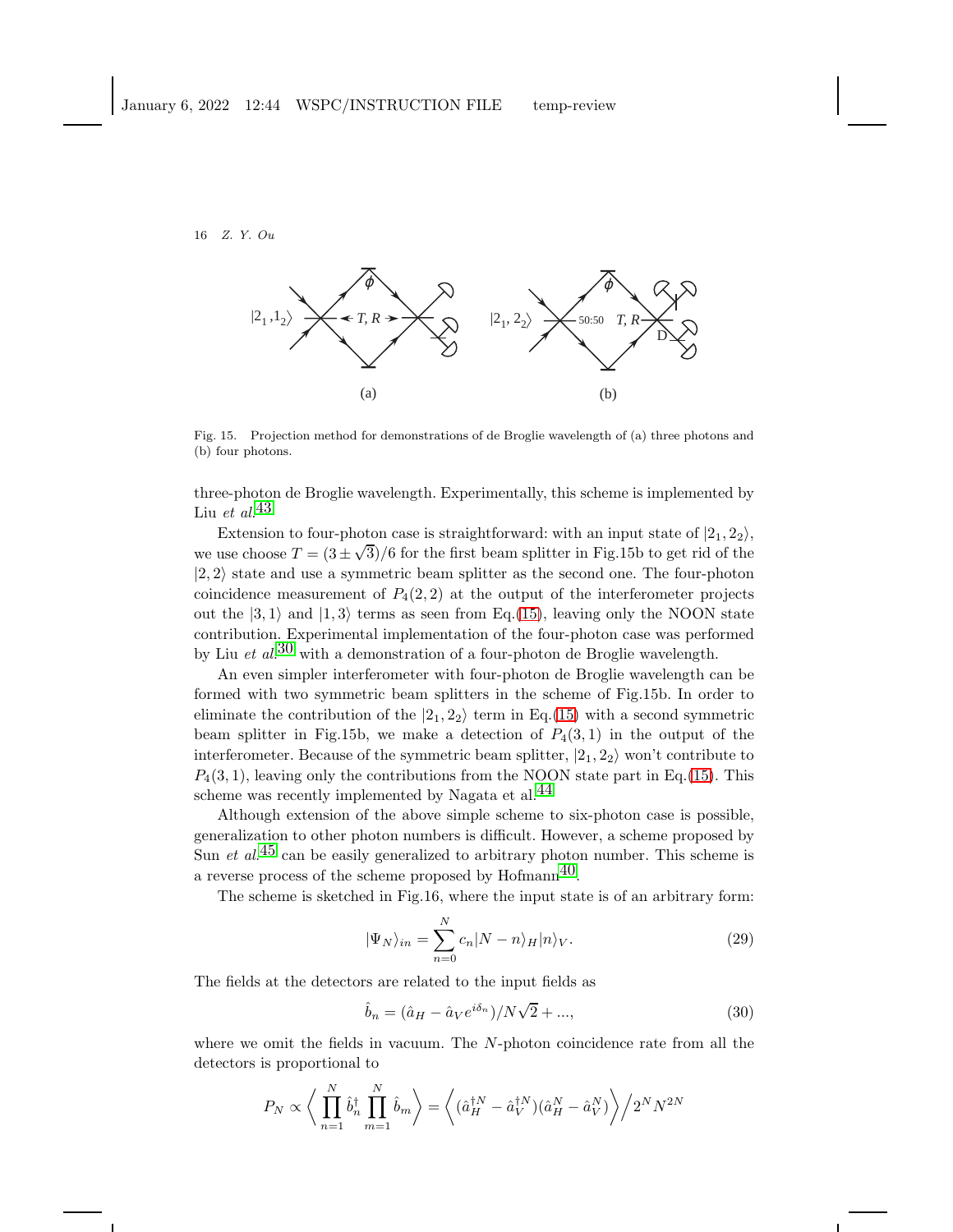

Fig. 16. The scheme of NOON state projection method for the demonstration of N-photon de Broglie wavelength.

$$
=P_{\Psi}(NOON)\Big/2^{N-1}N^{2N},\tag{31}
$$

where

<span id="page-16-0"></span>
$$
P_{\Psi}(NOON) = |\langle NOON | \Psi_N \rangle|^2 = |c_0 - c_N|^2 \tag{32}
$$

is the NOON state projection probability. If there is a phase shift of  $\varphi$  introduced between H and V fields and the two fields have equal strength, we have  $c_N / c_0$  =  $e^{iN\varphi}$ . Then Eq.[\(31\)](#page-15-0) becomes

$$
P_N \propto |c_0|^2 (1 - \cos N\varphi)/2^{N-2} N^{2N},\tag{33}
$$

showing N-photon de Broglie wavelength.

This NOON state projection scheme was applied to a four-photon state from parametric down-conversion with four-photon de Broglie wavelength<sup>46</sup> and to a weak coherent state with six-photon de Broglie wavelength $^{47}$ , respectively.

### 5. Temporal Distinguishability of Photons

Complementary principle of quantum mechanics states that distinguishability inevitably degrades the interference effect. For traditional single-photon interference, distinguishability may only occur in paths. But for multi-photon interference, distinguishability among different particles may also lead to degradation of interference. Thus the multi-photon interference effect discussed in the previous section can be used to quantitatively characterize the degree of temporal distinguishability of photons.

### 5.1. Two-photon distinguishability and Hong-Ou-Mandel interference

As a matter of fact, the Hong-Ou-Mandel interference effect discussed in Sect.1.2 depends on the overlap between the two incoming photons. If the arrival times for the two photons at the beam splitter is quite different, temporal distinguishability between the two photons will diminish the interference effect.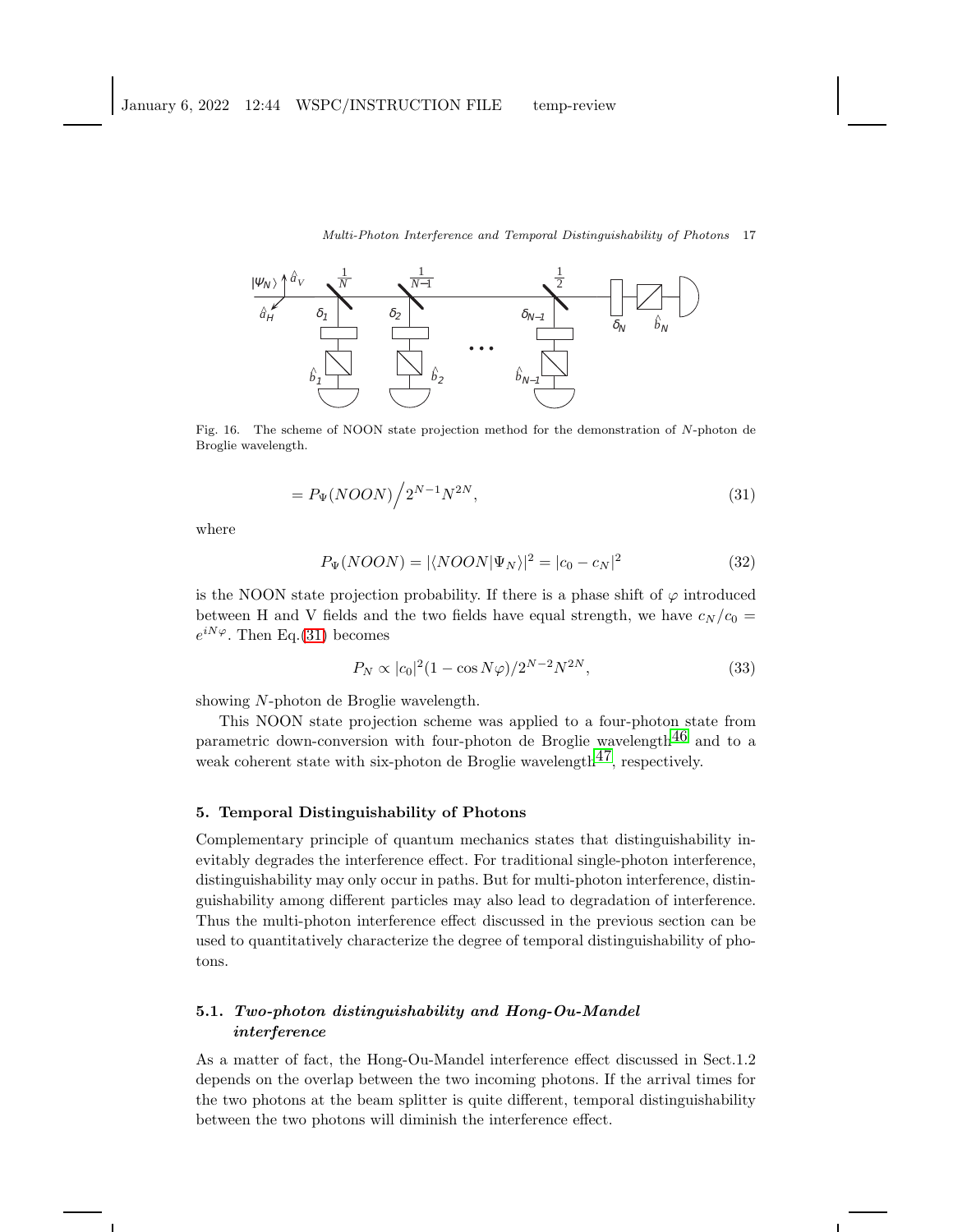Quantitatively, the visibility of the Hong-Ou-Mandel interference effect is related to the two-photon spectral wave function  $\Phi_2(\omega_1, \omega_2)$  as<sup>[48](#page-24-33)</sup>

<span id="page-17-0"></span>
$$
\mathcal{V}_2 = \int d\omega_1 d\omega_2 \Phi_2^*(\omega_1, \omega_2) \Phi_2(\omega_2, \omega_1) / \int d\omega_1 d\omega_2 |\Phi_2(\omega_1, \omega_2)|^2, \tag{34}
$$

where the two-photon spectral wave function  $\Phi_2(\omega_1, \omega_2)$  is defined through an arbitrary two-photon state of one dimension:

<span id="page-17-3"></span>
$$
|\Phi_2\rangle = \int d\omega_1 d\omega_2 \Phi_2(\omega_1, \omega_2) \hat{a}_1^\dagger(\omega_1) \hat{a}_2^\dagger(\omega_2) |vac\rangle.
$$
 (35)

We omit the spatial degree of freedom for simplicity of discussion. Its inclusion is straightforward.

From Eq.[\(34\)](#page-17-0), we find that  $V_2 = 1$ , or the maximum interference effect when

<span id="page-17-1"></span>
$$
\Phi_2(\omega_1, \omega_2) = \Phi_2(\omega_2, \omega_1),\tag{36}
$$

which is the condition for complete temporal indistinguishability of the two photons. But  $V_2 = 0$ , or no interference effect when

<span id="page-17-2"></span>
$$
\int d\omega_1 d\omega_2 \Phi_2^*(\omega_1, \omega_2) \Phi_2(\omega_2, \omega_1) = 0,
$$
\n(37)

which gives the criterion for complete temporal distinguishability of the two photons. It turns out that Eqs.[\(36,](#page-17-1) [37\)](#page-17-2) can be generalized to arbitrary number of photons

### 5.2. Pair Distinguishability and Its Characterization

The first generalization is to two pairs of photons by Ou *et al.*<sup>23</sup>, who considered a two-pair bunching effect discussed in Sect.2.1. When the two pairs are well separated in time, there is still some but less bunching effect. In fact, when the two pairs are distinguishable, the input state becomes

$$
|\Phi_{in}^{(4)}\rangle'=|1_1,1_2\rangle\otimes|1'_1,1'_2\rangle,
$$
\n(38)

instead of  $|\Phi_{in}^{(4)}\rangle = |2_1, 2_2\rangle$ . The output state is then

$$
|\Phi_{out}^{(4)}\rangle' = (1/2)(|2_1, 0_2\rangle - |0_1, 2_2\rangle) \otimes (|2'_1, 0'_2\rangle - |0'_1, 2'_2\rangle),
$$
\n(39)

from which we find the probability  $P_4(4,0) = 1/4$  and the ratio to the classical probability is then

$$
P_4'(4,0)/P_4^{cl}(4,0) = 4.\t\t(40)
$$

This value is reduced from the maximum value of 6 in Sect.2.1, when the two pairs are indistinguishable from each other. Thus, distinguishability results in degradation of the interference effect.

For partial distinguishability of the pairs, Tsujino *et al.*<sup>[49](#page-24-34)</sup> and de Riedmatten et  $al$ <sup>[50](#page-25-0)</sup> attempted to describe it as a mixed state between the two extreme cases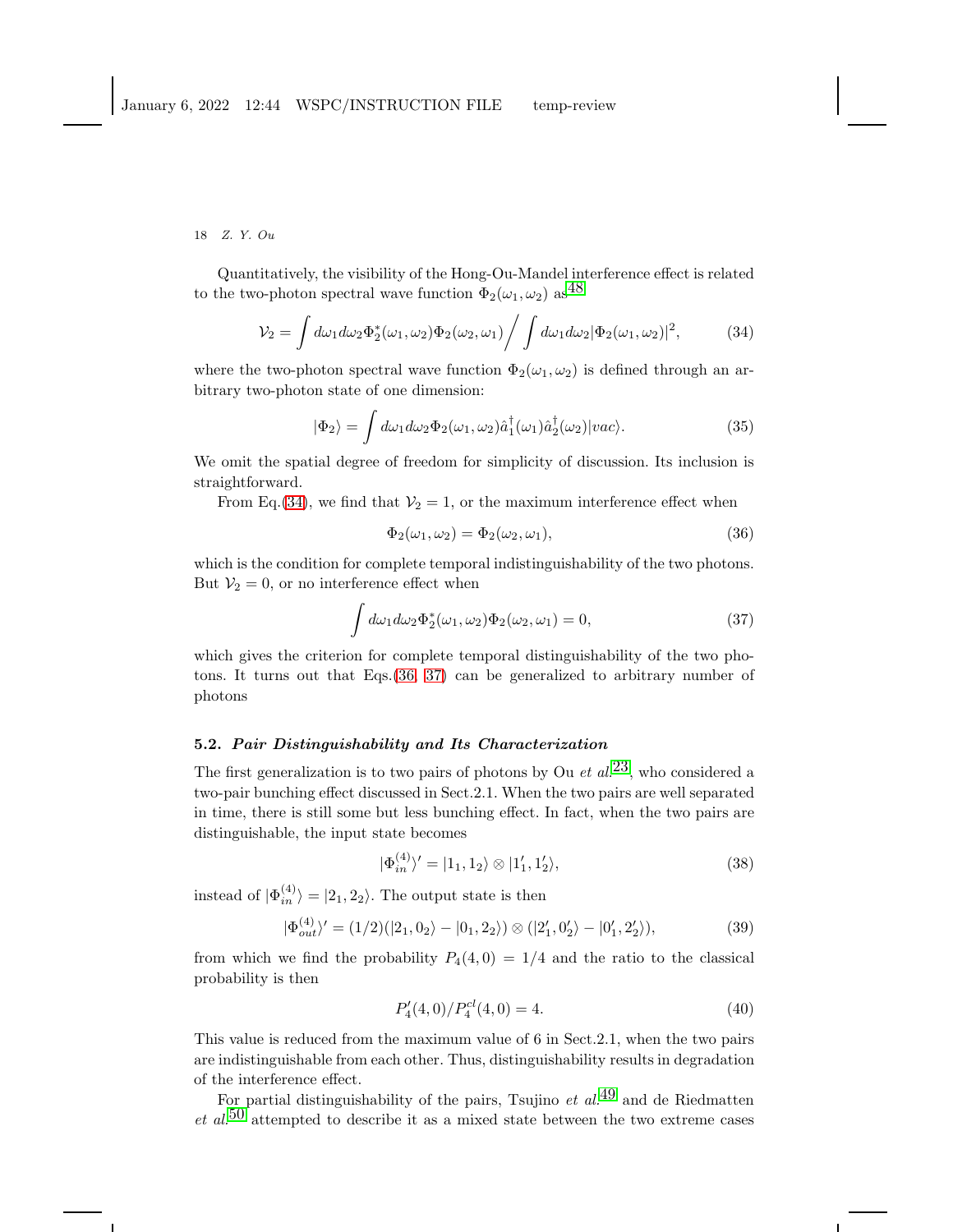discussed above. However, this picture has some serious problem<sup>51</sup>. A better de-scription is given in Ref[.52](#page-25-2) in terms of the quantity  $\mathcal{E}/\mathcal{A}$  with

$$
\mathcal{A} \equiv \int d\omega_1 d\omega'_1 d\omega_2 d\omega'_2 |\Phi_2(\omega_1, \omega_2) \Phi_2(\omega'_1, \omega'_2)|^2,
$$
\n(41)

and

$$
\mathcal{E} \equiv \int d\omega_1 d\omega_1' d\omega_2 d\omega_2' \Phi_2(\omega_1, \omega_2) \Phi_2(\omega_1', \omega_2') \Phi_2^*(\omega_1, \omega_2') \Phi_2^*(\omega_1', \omega_2),\tag{42}
$$

where  $\Phi_2(\omega_1, \omega_2)$  is the two-photon wave function defined in Eq.[\(35\)](#page-17-3).

For the two pairs of photons from parametric down-conversion, the four-photon state is given by  $52$ 

$$
|\Phi_4\rangle = \int d\omega_1 d\omega_2 d\omega'_1 d\omega'_2 \Phi_2(\omega_1, \omega_2) \Phi_2(\omega'_1, \omega'_2) \hat{a}_1^\dagger(\omega_1) \hat{a}_2^\dagger(\omega_2) a_1^\dagger(\omega'_1) \hat{a}_2^\dagger(\omega'_2)|vac\rangle. (43)
$$

So the four-photon wave function has the form of

$$
\Phi_4(\omega_1, \omega_2, \omega'_1, \omega'_2) = \Phi_2(\omega_1, \omega_2)\Phi_2(\omega'_1, \omega'_2). \tag{44}
$$

Hence the condition for indistinguishable pairs, i.e.,  $\mathcal{E} = \mathcal{A}$ , can be rewritten in terms of the four-photon wave function as

<span id="page-18-0"></span>
$$
\Phi_4(\omega_1, \omega_2, \omega'_1, \omega'_2) = \Phi_4(\omega'_1, \omega_2, \omega_1, \omega'_2) = \Phi_4(\omega_1, \omega'_2, \omega'_1, \omega_2). \tag{45}
$$

Note that the permutation is between primed and unprimed variables, indicating permutation symmetry between two photons with one from each pair. Thus we have pair exchange symmetry.

On the other hand, for the condition for complete distinguishable pairs, i.e.,  $\mathcal{E}=0$ , we have

<span id="page-18-1"></span>
$$
\int d\omega_1 d\omega'_1 d\omega_2 d\omega'_2 \Phi_4(\omega_1, \omega_2, \omega'_1, \omega'_2) \Phi_4^*(\omega_1, \omega'_2, \omega'_1, \omega_2) = 0.
$$
 (46)

Both Eqs.[\(45\)](#page-18-0) and [\(46\)](#page-18-1) are extension of Eqs.[\(36\)](#page-17-1) and [\(37\)](#page-17-2) to the four-photon case of two pairs. These can further be generalized to arbitrary number of photons.

### 5.3. Description of photon temporal distinguishability of an N-photon state

With an N-photon state of arbitrary temporal profile in the form of

<span id="page-18-3"></span>
$$
|\Phi_N\rangle = \mathcal{N}^{-1/2} \int d\omega_1 d\omega_2 ... d\omega_N \Phi(\omega_1, ..., \omega_N) \hat{a}^\dagger(\omega_1) \hat{a}^\dagger(\omega_2) ... \hat{a}^\dagger(\omega_N) |0\rangle, \quad (47)
$$

Eqs.[\(36,](#page-17-1) [37,](#page-17-2) [45,](#page-18-0) [46\)](#page-18-1) can be generalized to

<span id="page-18-2"></span>
$$
\Phi(\omega_1, \ldots, \omega_N) = \Phi(P_{ij}\{\omega_1, \ldots, \omega_N\})
$$
\n(48)

for indistinguishability between two photons labelled as  $i$  and  $j$  and

$$
\int d\omega_1 d\omega_2 \dots d\omega_N \Phi(\omega_1, \dots, \omega_N) = \Phi(P_{ij}\{\omega_1, \dots, \omega_N\}) = 0
$$
\n(49)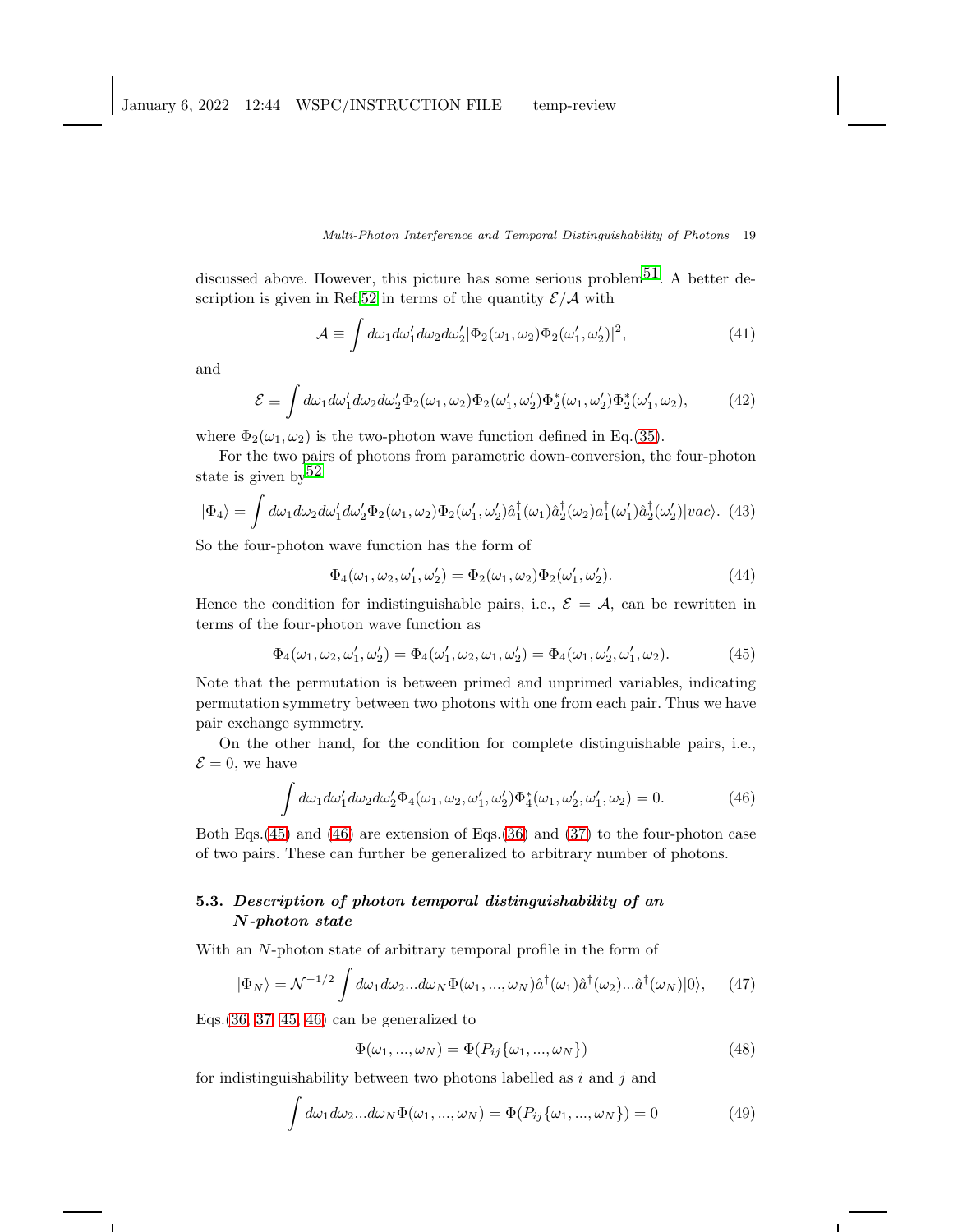for distinguishability between two photons labelled as i and j. Here  $P_{ij}$  is the permutation operation between the variables  $\omega_i$  and  $\omega_j$ . N is the normalization coefficient and takes the form of

<span id="page-19-0"></span>
$$
\mathcal{N} = \int d\omega_1 d\omega_2 ... d\omega_N \Phi^*(\omega_1, ..., \omega_N) \sum_P \Phi(P\{\omega_1, ..., \omega_N\}). \tag{50}
$$

Obviously,  $\mathcal N$  has a maximum value of  $N!I$  with

<span id="page-19-1"></span>
$$
I = \int d\omega_1 d\omega_2 ... d\omega_N |\Phi(\omega_1, ..., \omega_N)|^2,
$$
\n(51)

when condition in Eq.  $(48)$  is satisfied for all permutation. It has the minimum value of I when condition in Eq.  $(47)$  applies to all permutation. The former corresponds to the case when all the N photons are indistinguishable of each other (denoted as the  $N \times 1$  case) whereas the latter to the case when all the N photons are well separated from each other and become distinguishable (denoted as the  $1 \times N$  case).

Intermediate cases are described a combination of Eq.[\(50\)](#page-19-0) for some photons and Eq.[\(51\)](#page-19-1) for some other photons. For example, the situation for two separate pairs (denoted as  $2 \times 2$  case) is described by Eq.[\(46\)](#page-18-1) for pair separation and by Eq.[\(36\)](#page-17-1) for indistinguishability between photons within each pair.

### 5.4. Scheme of NOON state projection

Since distinguishability in photons will influence the effect of interference, we should be able to characterize the degree of photon distinguishability through the measurement of the visibility of interference, in a similar way as optical coherence from the visibility of Young's double slit interference<sup>2</sup>. But here we need N-photon interference because of the involvement of  $N$  photons. For example, the two-photon Hong-Ou-Mandel effect provides a measure of temporal distinguishability of two photons, as in Eq.[\(34\)](#page-17-0). The pair bunching effect can be used to characterize the distinguishability of two pairs of photons from parametric down-conversion, as in Sect.5.2.

Among the schemes of multi-photon interference, the NOON state projection measurement<sup>46</sup>(Fig.16) easily applies to arbitrary number of photons. Let us consider this scheme first.

From Eqs.[\(31,](#page-15-0) [32\)](#page-16-0), we find the N-photon coincidence probability as

$$
P_N \propto |\langle NOON|\Psi_N\rangle|^2. \tag{52}
$$

For the input state of  $|\Psi_N\rangle = |k, N - k\rangle$   $(k \neq 0, N)$ , the coincidence probability is zero because of the orthogonality of  $\langle NOON|k, N - k \rangle = 0 \ (k \neq 0, N)$ .

However, this is true only when all  $N$  photons are indistinguishable in time, due to complete destructive interference. When photons are distinguishable, the interference effect will deteriorate. The worst case is when the H-photons and Vphotons are completely separate and there is no interference at all. The coincidence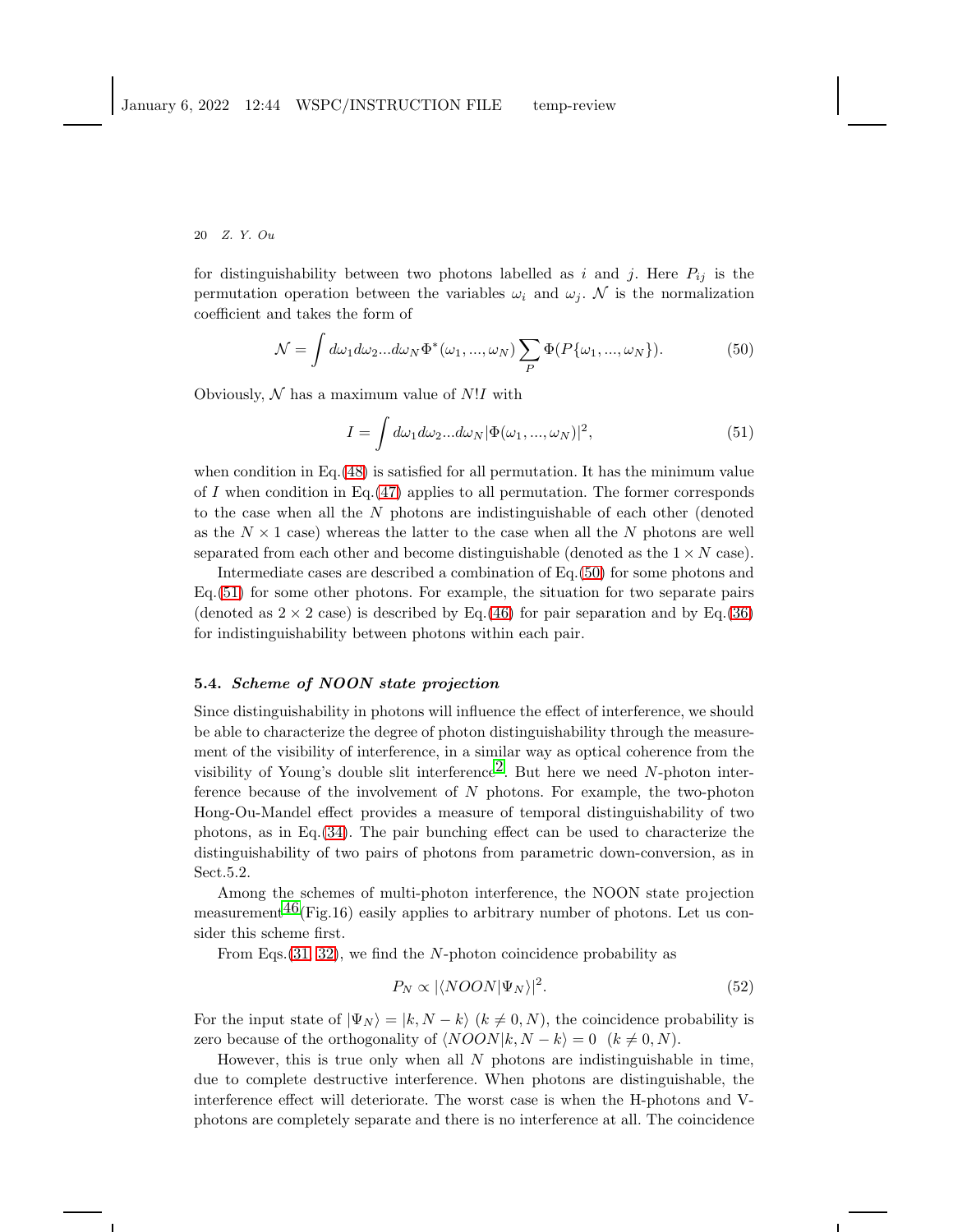

Fig. 17. (a) The schematics for demonstrating three-photon temporal distinguishability; (b) the result of the experiment. Reproduced with permission from Ref.[48].

rate in this case sets a reference line to compare with. As the H-photons and Vphotons overlap in time, the coincidence rate will drop below this reference, similar to the Hong-Ou-Mandel effect. In this way, we can define a visibility to describe the interference effect. The size of the visibility will depend on the degree of temporal distinguishability of the  $N$  photons, thus providing a quantitative measure for the temporal distinguishability of the N photons.

The dependence of the visibility on the scenarios of temporal distinguishability of the N photons can be calculated<sup>53</sup>, based on the conditions in Eqs.[\(45,](#page-18-0) [46\)](#page-18-1). The form is very complicated in the NOON state projection measurement. For the arbitrary case of  $M$  photons in H-polarization and  $K$  photons in V-polarization, the visibility was derived and given in Ref[.54.](#page-25-4)

A simpler situation is for the input state of  $|1_H, N_V\rangle$ , for which the visibility is given by

<span id="page-20-0"></span>
$$
\mathcal{V}_{N+1}^{NCON} = m/N,\tag{53}
$$

where  $m$  is the number of V-photons that are indistinguishable from the single Hphoton. The other  $N - m$  V-photons are completely distinguishable from the  $m + 1$ photons. Thus by scanning the relative delay between the single H-photon and the N V-photons, we may observe a number of dips, corresponding to the overlap between the single H-photon and the groups of indistinguishable V-photons. The visibility of the dips in Eq.[\(53\)](#page-20-0) gives the number of V-photons in the corresponding group.

The above situation was demonstrated by Liu *et al.*<sup>[55](#page-25-5)</sup> for the case of  $N = 2$ with three photons from two pairs of photons generated by two parametric downconversion processes. Fig.17 shows the setup and the results of the experiment. Experimental demonstration of temporal distinguishability for the input states of  $|2_H, 2_V\rangle$  and  $|3_H, 3_V\rangle$  was performed by Xiang *et al.*<sup>[56](#page-25-6)</sup>

### 5.5. Scheme of asymmetric beam splitter

Besides the scheme of NOON state projection, we find from Sect.3 that another interference scheme with asymmetric beam splitter in Sect.3.2 is a generalization of the Hong-Ou-Mandel interferometer. This scheme can then be used to characterize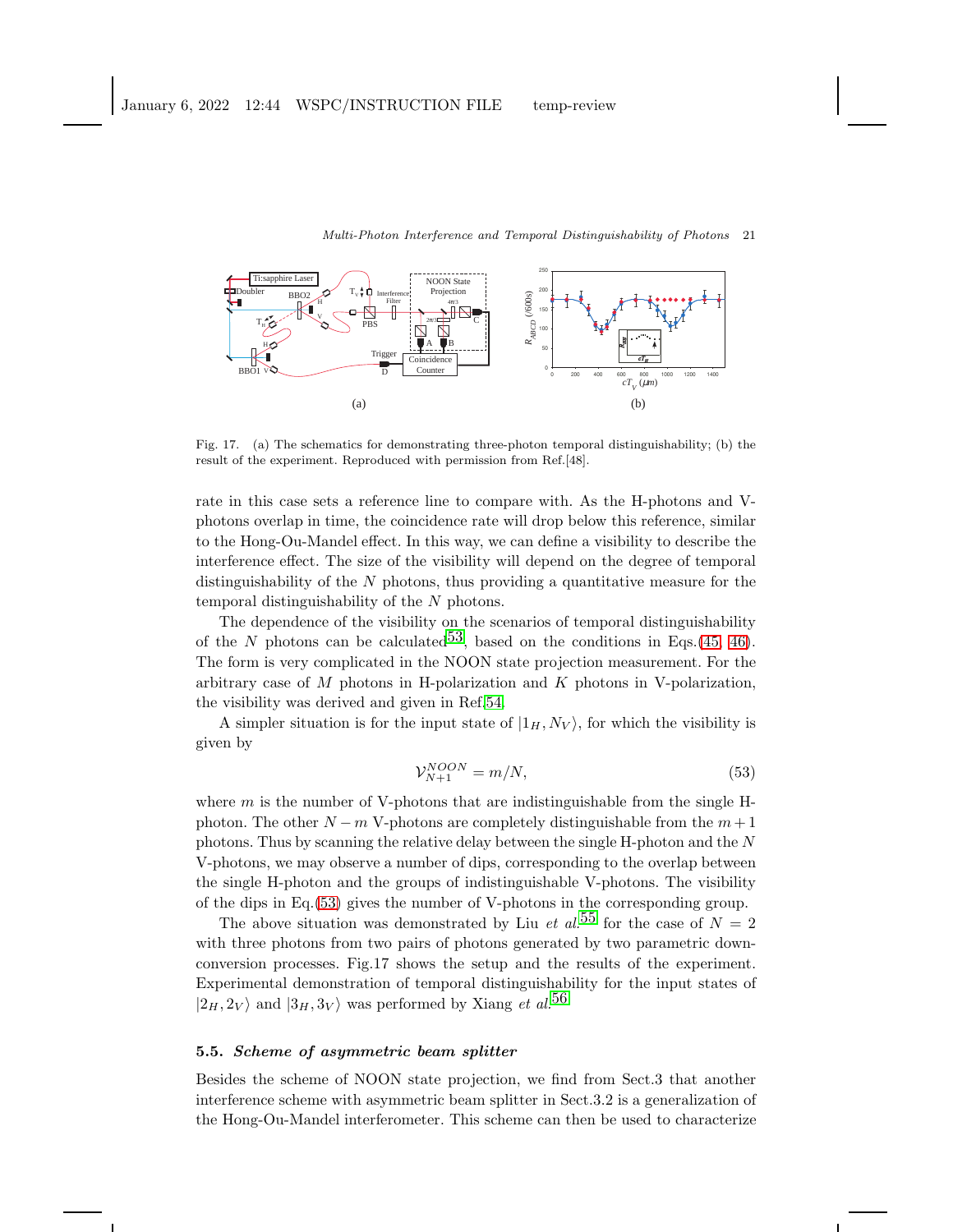

Fig. 18. The scheme with an asymmetric beam splitter for characterizing the temporal distinguishability of  $N$  photons.

the temporal distinguishability of  $N$  photons in a way similar to the NOON state projection scheme.

For the simple situation of  $|1_H, N_V\rangle$ , we consider the arrangement in Fig.18, which is an equivalent to the scheme with an asymmetric beam splitter. The combination of a half wave plate (HWP) and a polarization beam splitter (PBS) gives rise to a beam splitter with variable transmissivity. For the scheme in Fig.18 and input state of  $|1_H, N_V\rangle$ , we find from Eq.[\(19\)](#page-10-1) that the coincidence probability of  $(N + 1)$  detectors is zero when the rotation of the polarization due to the HWP is such that  $\sin^2 2\theta = 1/(N+1)$ .  $\theta$  is the angle of rotation of the HWP. But this is true only when the  $N + 1$  photons are indistinguishable. The coincidence probability is nonzero if part of the  $N+1$  photons become distinguishable. Coincidentally, it can be shown<sup>54</sup> that the visibility in the scheme of Fig.18 is

$$
\mathcal{V}_{N+1}^{asy} = m/N,\tag{54}
$$

just like Eq.[\(53\)](#page-20-0) for the NOON state projection scheme.

However, the similarity ends right here. For other input state of  $|k_H, N_V\rangle$  with  $k > 1$ , the visibility<sup>[54](#page-25-4)</sup> is even more complicated than that of the NOON state projection scheme. This scheme is implemented by Ou *et al.*<sup>[57](#page-25-7)</sup> for  $|1_H, 2_V\rangle$  state with a result similar to Fig.17b. The experiment with an input state of  $|2_H, 2_V\rangle$  in this scheme was performed by Liu *et al.*<sup>[55](#page-25-5)</sup>

## 6. Optical Coherence as Interpreted as Photon Indistinguishability

Classical optical coherence theory, developed in the  $1950s<sup>2</sup>$ , was based on secondorder or single-photon interference effect. In brief, the intensity distribution shows the interference fringes pattern as

<span id="page-21-0"></span>
$$
I(x) \propto I_1 + I_2 + 2\sqrt{I_1 I_2} |\gamma| \cos 2\pi (x - x_0) / L,
$$
\n(55)

where  $I_1, I_2$  are the intensities of the two interfering fields, L is the fringe spacing along the x-direction, and

<span id="page-21-1"></span>
$$
\gamma \equiv \langle E_1^* E_2 \rangle / \sqrt{I_1 I_2} \tag{56}
$$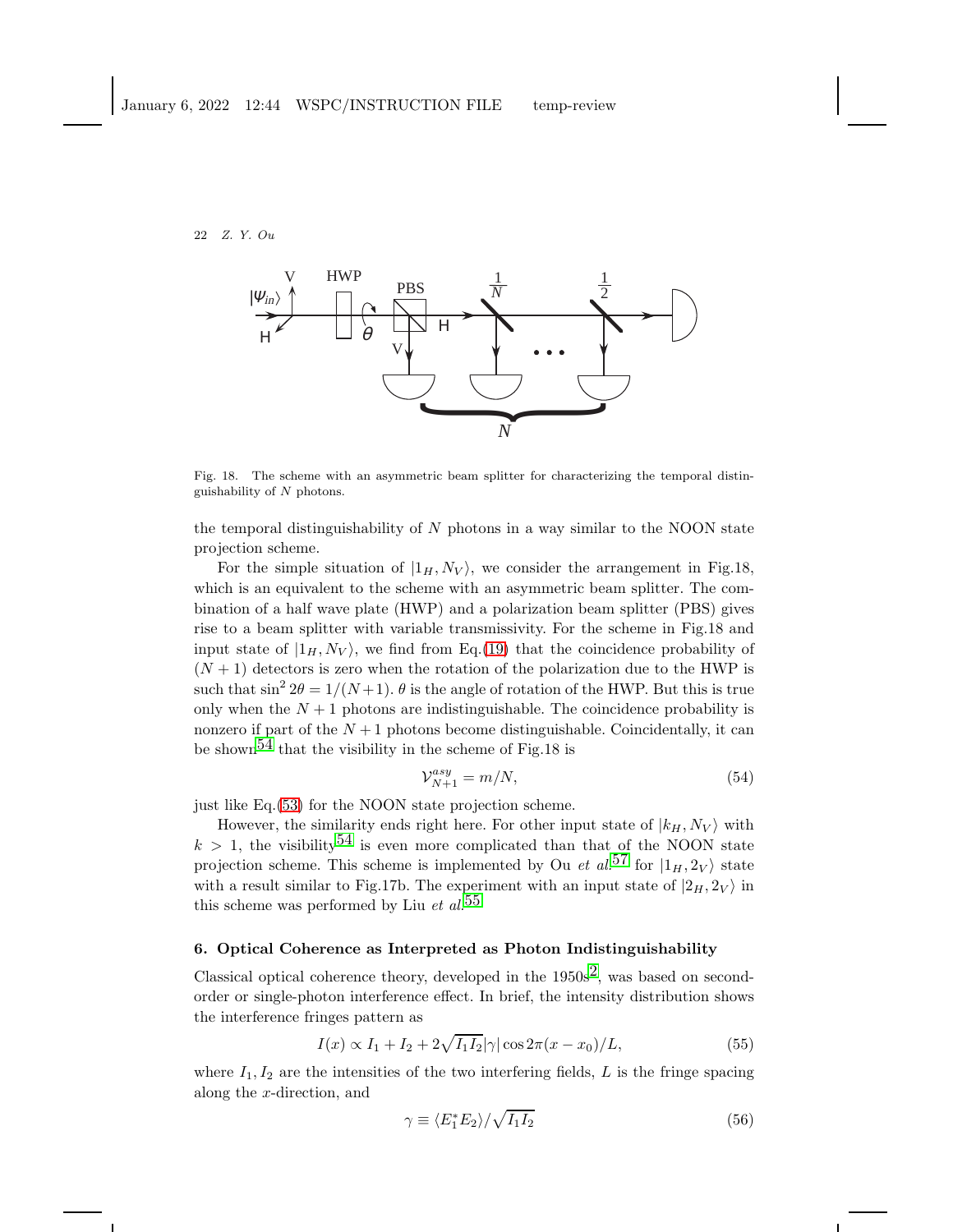is the degree of coherence between the two fields. Here  $x_0$  in Eq.[\(55\)](#page-21-0) is related to  $Arg(\gamma)$ .

Quantum coherence theory was later constructed by Glauber<sup>[20](#page-24-5)</sup> primarily along the same line as the classical theory but with quantum formulism of operators and quantum states. The physics was hidden beneath the complicated mathematical formula.

As discussed in previous section, distinguishability of photons lead to degradation of the visibility of interference. Thus the two should be related somehow to each other. In the following, we will make an initial attempt to reveal the connection.

In 1996, Javanaainen and Yoo<sup>[58](#page-25-8)</sup> showed that in a single realization, an interference fringe will form in the superposition region of two groups of photons of the same number N, respectively, i.e., with a state of  $|N\rangle_1|N\rangle_2$ . Later, the study was extended by Ou and  $\text{Su}^{59}$  to the superposition of two groups of photons with different photon numbers n and m, respectively, i.e., with a state of  $|n\rangle_1|m\rangle_2$ . A quantum Monte Carlo simulation<sup>59</sup> shows that for the state of  $|n\rangle_1|m\rangle_2$ , there is an interference fringe forming with a probability distribution of

<span id="page-22-0"></span>
$$
P(x) \propto n + m + 2\sqrt{nm} \cos 2\pi (x - x_0)/L, \tag{57}
$$

where  $x_0$  is arbitrary and L is the fringe spacing. If we compare the above with Eq.[\(56\)](#page-21-1), we find the normalized degree of coherence is simply  $\gamma = 1$ . This is not surprising in the sense that the photons in the quantum state  $|n, m\rangle$  belong to one wave function and are all indistinguishable in the superposition region.

On the hand, if there is partial indistinguishability among the photons, from the discussion in previous section we find that the visibility will drop. Assume that the input state is  $|N\rangle_1|M\rangle_2$  but only n photons among the N photons in mode 1 are indistinguishable from  $m$  photons among the  $M$  photons in mode 2. Therefore, only the  $n+m$  photons will give rise to an interference pattern, described by Eq.[\(57\)](#page-22-0). The rest photons, i.e.,  $N - n$  photons from mode 1 and  $M - m$  photons from mode 2, are distinguishable and produce no interference fringe. Thus the probability distribution in this case is given by

$$
P'(x) \propto N - n + M - m + n + m + 2\sqrt{nm} \cos 2\pi (x - x_0) / L
$$
  
= N + M + 2\sqrt{nm} \cos 2\pi (x - x\_0) / L. (58)

Comparing to Eq.[\(56\)](#page-21-1), we have

$$
\gamma' = \sqrt{nm/NM}.\tag{59}
$$

Note that  $n/N$  and  $m/M$  are the percentages of indistinguishable photons in the two groups, respectively. Thus the degree of coherence is related to the percentage of indistinguishable photons among the photons involving in interference.

### 7. Summary and Discussion

This paper has discussed various interference effects involving multiple photons. Some are constructive interference effects (photon bunching); some are destruc-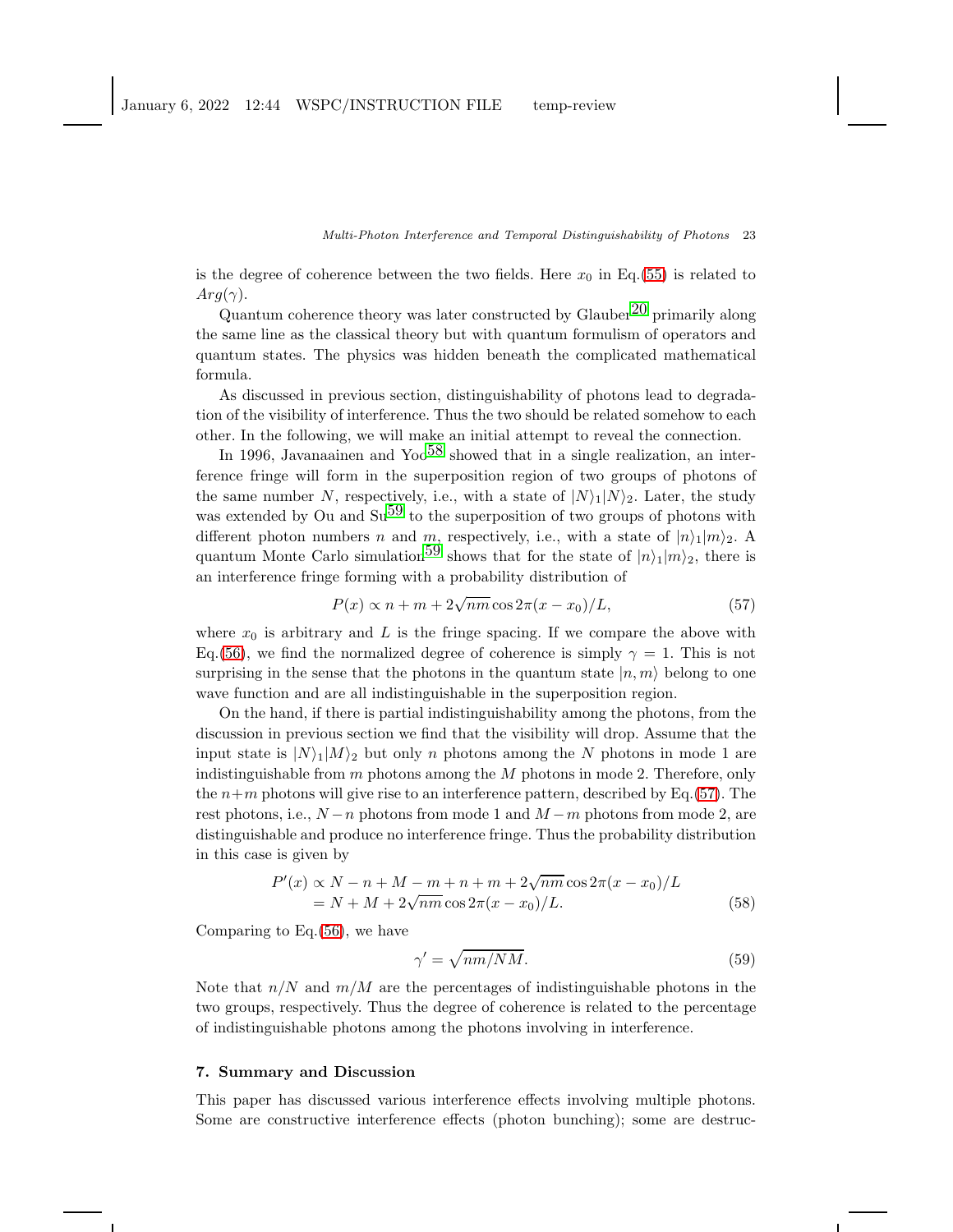tive interference effects (Hong-Ou-Mandel effect); and some are phase dependent interference effects (multi-photon de Broglie wavelength). We find that we need modify Dirac's statement on photon interference to understand multi-photon interference effects. We also find that photon distinguishability leads to degradation in interference effect, confirming complementary principle of quantum mechanics in quantitative manor.

Although we only discussed the problem of temporal distinguishability between two pairs in one interference scheme in Sect. 5.2, it has been shown<sup>54</sup> that all the interference experiments involving two pairs of photons in Sects.2-4 can be explained in terms of the quantity  $\mathcal{E}/\mathcal{A}$ , which describes the temporal distinguishability between the two pairs. This point can be generalized to all of the multi-photon inter-ference schemes. Further study<sup>[60](#page-25-10)</sup> shows that the scheme with stimulated emission by  $N$  photons can be used to characterize quantitatively the temporal distinguishability of the incoming N photons, since it is a constructive multi-photon interference effect.

#### Acknowledgements

This paper is based on a lecture series in the summer school on cold atoms and molecules and quantum optics, held in Eastern China Normal University in August, 2007. The author is grateful to Prof. Weiping Zhang for his invitation and support. The work described in this paper was supported by the US National Science Foundation under Grant No. 0245421 and No. 0427647. The author acknowledges Prof. Guangcan Guo for his support via National Fundamental Research Program of China and the Innovation Funds of Chinese Academy of Sciences.

#### <span id="page-23-0"></span>References

- 1. C. Huygens, Traite de la lumiere (Leyden, 1690) or Treatise on Light, translated by S. P. Thompson (Dover, New York, 1912).
- <span id="page-23-1"></span>2. M. Born and E. Wolf, Principle of Optics, (Pergamon, Oxford, 1st ed., 1959; 7th ed., 1999).
- <span id="page-23-2"></span>3. P. A. M. Dirac, The Principles of Quantum Mechanics (Clarendon, Oxford, 1st ed., 1930; 5th ed., 1958).
- <span id="page-23-3"></span>4. Z. Y. Ou and L. Mandel, Phys. Rev. Lett. 61, 50 (1988); Y. H. Shih and C. O. Alley, Phys. Rev. Lett. 61, 2921 (1988).
- <span id="page-23-5"></span><span id="page-23-4"></span>5. A. Zeilinger, Rev. Mod. Phys. 71, S288 (1999).
- <span id="page-23-6"></span>6. R. L. Pfleegor and L. Mandel, Phys. Rev. 159, 1084 (1967).
- <span id="page-23-7"></span>7. G. Magyar and L. Mandel, Nature 198, 255 (1963).
- <span id="page-23-8"></span>8. L. Mandel, Phys. Rev. A28, 929 (1983).
- <span id="page-23-9"></span>9. Z. Y. Ou, Phys. Rev. A37, 1607 (1988).
- <span id="page-23-10"></span>10. R. Ghosh and L. Mandel, Phys. Rev. Lett. 59, 1903 (1987).
- <span id="page-23-11"></span>11. Z. Y. Ou and L. Mandel, Phys. Rev. Lett. 62, 2941 (1989).
- <span id="page-23-12"></span>12. C. K. Hong, Z. Y. Ou, and L. Mandel, Phys. Rev. Lett. 59, 2044 (1987).
- <span id="page-23-13"></span>13. E. Knill, R. Laflamme, and G. J. Milburn, Nature 409, 46 (2001).
- 14. Z. Y. Ou, C. K. Hong, and L. Mandel, Am. J. Phys. 57, 66 (1989); K. Smiles Mascarenhas, Am. J. Phys. 59, 1150 (1991).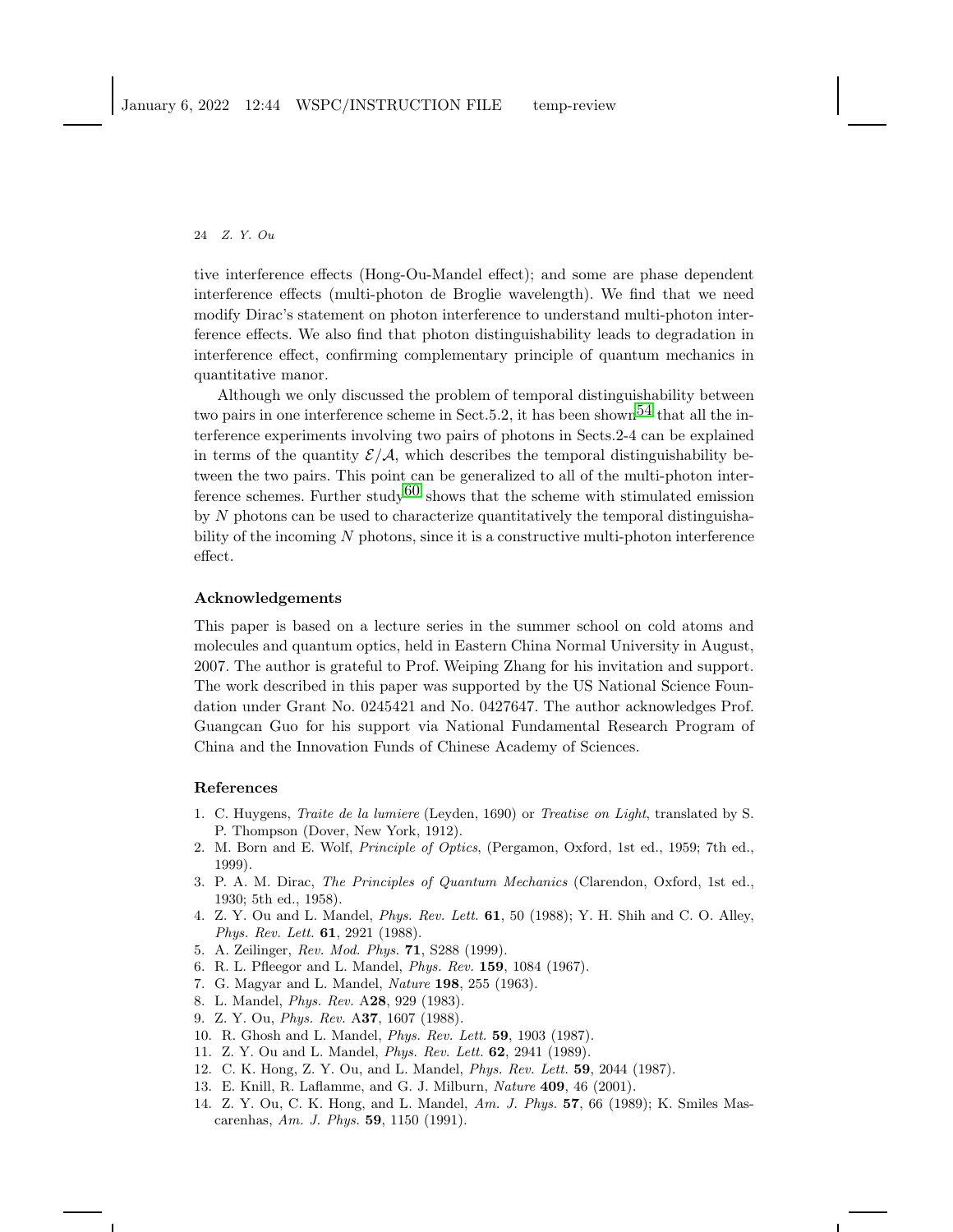- <span id="page-24-1"></span><span id="page-24-0"></span>15. Z. Y. Ou, C. K. Hong, and L. Mandel, Opt. Comm. 63, 118 (1987).
- <span id="page-24-2"></span>16. R. A. Campos, B. E. A. Saleh, and M. C. Teich, Phys. Rev. A 40, 1371 (1989).
- <span id="page-24-3"></span>17. R. Hanbury-Brown and R. W. Twiss, Nature 177, 27 (1956).
- <span id="page-24-4"></span>18. E. M. Purcell, Nature 178, 1449 (1956).
- <span id="page-24-5"></span>19. L. Mandel, E. C. G. Sudarshan, and E. Wolf, Proc. Phys. Soc. 84, 435 (1964).
- 20. R. J. Glauber, Quantum Optics and Electronics (Les Houches Lectures), p.63, edited by C. deWitt, A. Blandin, and C. Cohen-Tannoudji (Gordon and Breach, New York, 1965).
- <span id="page-24-7"></span><span id="page-24-6"></span>21. J. G. Rarity and P. R. Tapster, J. Opt. Soc. Am. B 6, 1221 (1989).
- <span id="page-24-8"></span>22. G. Scarcelli, V. Berardi, and Y. H. Shih, Phys. Rev. Lett. 96, 063602 (2006).
- <span id="page-24-9"></span>23. Z. Y. Ou, J. -K. Rhee, and L. J. Wang, Phys. Rev. Lett. 83, 959 (1999).
- <span id="page-24-10"></span>24. A. Einstein, Phys. Z. 18, 121 (1917).
- 25. F. W. Sun, B. H. Liu, Y. X. Gong, Y. F. Huang, Z. Y. Ou, and G. C. Guo, Phys. Rev. Lett. **99**, 043601 (2007).
- <span id="page-24-12"></span><span id="page-24-11"></span>26. H. Wang and T. Kobayashi, Phys. Rev. A 71, 021802(R) (2005).
- 27. K. Sanaka, T. Jennewein, J.-W. Pan, K. Resch, and A. Zeilinger, Phys. Rev. Lett. 92, 017902 (2004).
- <span id="page-24-14"></span><span id="page-24-13"></span>28. K. Sanaka, K. J. Resch, and A. Zeilinger, Phys. Rev. Lett. 96, 083601 (2006).
- 29. K. J. Resch, J. L. OBrien, T. J. Weinhold, K. Sanaka, B. P. Lanyon, N. K. Langford, and A. G. White, Phys. Rev. Lett. 98, 203602 (2007).
- <span id="page-24-15"></span>30. B. H. Liu, F. W. Sun, Y. X. Gong, Y. F. Huang, G. C. Guo, and Z. Y. Ou, Opt. Lett. 32, 1320 (2007).
- <span id="page-24-16"></span>31. D. M. Greenberger, M. A. Horne, and A, Zeilinger, in Bell's Theorem, Quantum Theory, and Conceptions of the Universe, edited by M. Katafos, (Kluwer Academic, Dordrecht, The Netherlands, 1989).
- <span id="page-24-18"></span><span id="page-24-17"></span>32. Z. Y. Ou, Phys. Rev. A 55, 2598 (1997).
- 33. A. N. Boto, P. Kok, D. S. Abrams, S. L. Braunstein, C. P. Williams, and J. P. Dowling, Phys. Rev. Lett. 85, 2733 (2000).
- <span id="page-24-19"></span>34. P. Kok, A. N. Boto, D. S. Abrams, C. P. Williams, S. L. Braunstein, and J. P. Dowling, Phys. Rev. A 63, 063407 (2001).
- <span id="page-24-21"></span><span id="page-24-20"></span>35. H. Lee, P. Kok, N. J. Cerf, and J. P. Dowling, Phys. Rev. A 65, 030101(R) (2002).
- <span id="page-24-22"></span>36. P. Kok, H. Lee, and J. P. Dowling, Phys. Rev. A 65, 052104 (2002).
- <span id="page-24-23"></span>37. W. Heisenberg, Z. Phys. 43, 172 (1927).
- <span id="page-24-24"></span>38. F. Shafiei, P. Srinivasan, and Z. Y. Ou, Phys. Rev. A 70, 043803 (2004).
- <span id="page-24-25"></span>39. B. Liu and Z. Y. Ou, Phys. Rev. A 74, 035802 (2006).
- <span id="page-24-26"></span>40. H. F. Hofmann, Phys. Rev. A 70, 023812 (2004).
- <span id="page-24-27"></span>41. M. W. Mitchell, J. S. Lundeen, and A. M. Steinberg, Nature 429, 161 (2004).
- 42. C. Santori, D. Fattal, J. Vuckovic, G. S. Solomon, and Y. Yamamoto, Nature 419, 594 (2002).
- <span id="page-24-28"></span>43. B. H. Liu, F. W. Sun, Y. X. Gong, Y. F. Huang, Z. Y. Ou, and G. C. Guo, [quant-ph/0610266.](http://arxiv.org/abs/quant-ph/0610266)
- <span id="page-24-30"></span><span id="page-24-29"></span>44. T. Nagata, R. Okamoto, J. L. OBrien, K. Sasaki, S. Takeuchi, Science 316, 726 (2007).
- <span id="page-24-31"></span>45. F. W. Sun, Z. Y. Ou, and G. C. Guo, Phys. Rev. A 73, 023808 (2006)
- 46. F. W. Sun, B. H. Liu, Y. F. Huang, Z. Y. Ou, and G. C. Guo, Phys. Rev. A 74, 033812 (2006).
- <span id="page-24-32"></span>47. K. J. Resch, K. L. Pregnell, R. Prevedel, A. Gilchrist, G. J. Pryde, J. L. O'Brien, and A. G. White, Phys. Rev. Lett. 98, 223601 (2007).
- <span id="page-24-34"></span><span id="page-24-33"></span>48. W. P. Grice and I. A. Walmsley, Phys. Rev. A 56, 1627 (1997).
- 49. K. Tsujino, H. F. Hofmann, S. Takeuchi, and K. Sasaki, *Phys. Rev. Lett.* 92, 153602 (2004).